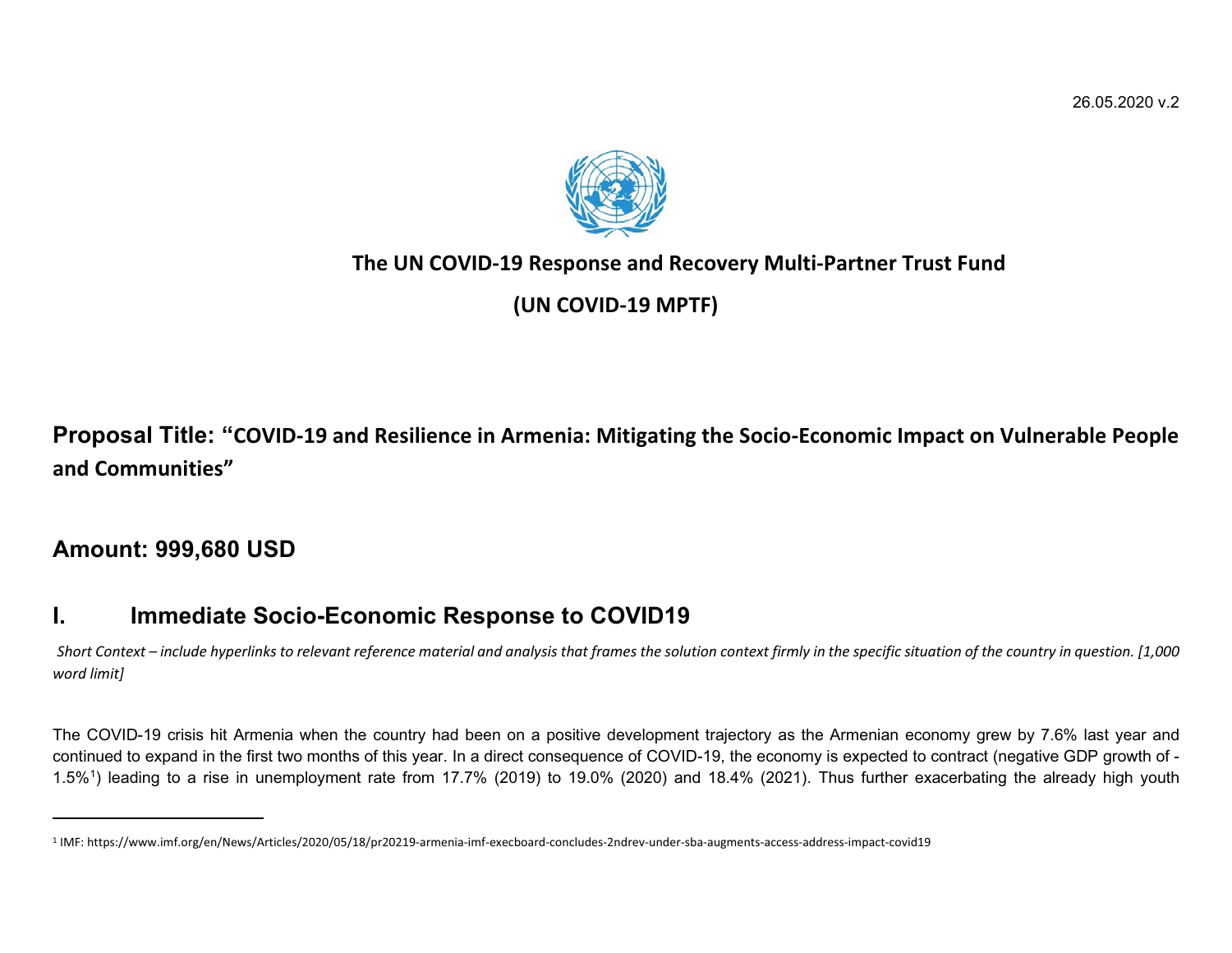unemployment (over 40% in 2019) and possibly expanding the total informality rate of work in Armenia, which already is estimated at about 46%. Considering the high share of agricultural employment, high dependence on seasonal labour migration, remittances and the fact that about 13% of wage employees do not have a written contract and do not have access to any form of benefits relating to paid leave, redundancy, childcare or sick leave, the unemployment rate is likely to be higher and poverty - already affecting every fourth adult and every third child - is set to increase.

The suppression of transmission to stop the pandemic and save lives is at the core of the Government's response<sup>2</sup>, while at the same time it exerts efforts to address and remedy the social, economic and multi-dimensional impacts on the Armenian people and their livelihoods<sup>3</sup>. On 16 March 2020 the Government of Armenia (GoA) declared a 30-day State of Emergency that was subsequently extended until 13th June 2020, thus implementing closure of educational institutions, non-essential businesses, public transportation and others. Similar to countries around the world essential businesses (e.g. agriculture, food retailers, public utilities and services, banks as well as food-processing, mining and cargo firms) continued their operation throughout the state of emergency, while restrictions on others were eased or lifted for the extension period.

Mindful of the shared responsibility and appealing to national solidarity (e.g. emphasizing physical distancing and recommending protective measures), the senior leadership of the country recognizes the need to balance concerns that easing restrictions advances the spread of the coronavirus with concerns of the severely disruptive social and economic impact of a prolonged period of lock-down for landlocked Armenia. Therefore, and despite increasing daily infections with COVID-19 that are likely putting a further strain on social services, economic activity and support requirements, the Government practically lifted all movement restrictions on 18 May 2020. The country is now shifting gears towards a modality where businesses can operate while ensuring safety and security of employees and customers as much as it is possible, i.e. adjusting to a new reality of living with the coronavirus.

To date, the GoA has implemented an "Action plan to offset the adverse economic impact of the coronavirus pandemic"4 encompassing 18 targeted programmes, seven of which are aimed at supporting the economy and 11 which are aimed at social protection. Beyond the immediate and short-term COVID-19 response measures, the GoA needs to focus on sustainable and resilient social protection systems underpinned by reliable and high-quality service provision to mitigate the broader social and economic impacts of COVID-19. The longer the crisis prolongs, the larger the limitations on the public sector's ability will be to maintain continuity of service delivery together with shrinking possibilities for businesses to develop and grow with repercussions on employment, social protection and so on, thus adding to growing vulnerabilities and inequalities.

Burning issues pre-dating the COVID-19 crisis, such as the GoA's difficulties to automate data collection and maintain systematic information- and evidence basis of the needs of vulnerable groups key for tailored service delivery, hamper effective rapid response across the country and urgent support to the most vulnerable. Add to this the relatively young political and institutional structure established after the "Velvet Revolution" in 2018 with the promise to advance democratic reforms highlights not only current governance challenges (e.g. associated with the powers of the Commandant's office under the state of emergency) but also demonstrates opportunities in times of crisis. The establishment of the national SDG Council<sup>5</sup> on 22 April 2020 demonstrates the country's firm

<sup>2</sup> See: National Preparedness and Response Plan available on the WHO COVID Partners Platform

<sup>3</sup> See: https://www.gov.am/en/covid19./

<sup>&</sup>lt;sup>4</sup> See: https://covid19.gov.am/en/business\_and\_coronavirus

<sup>&</sup>lt;sup>5</sup> See: https://www.e-gov.am/decrees/item/22091/ (in Armenian).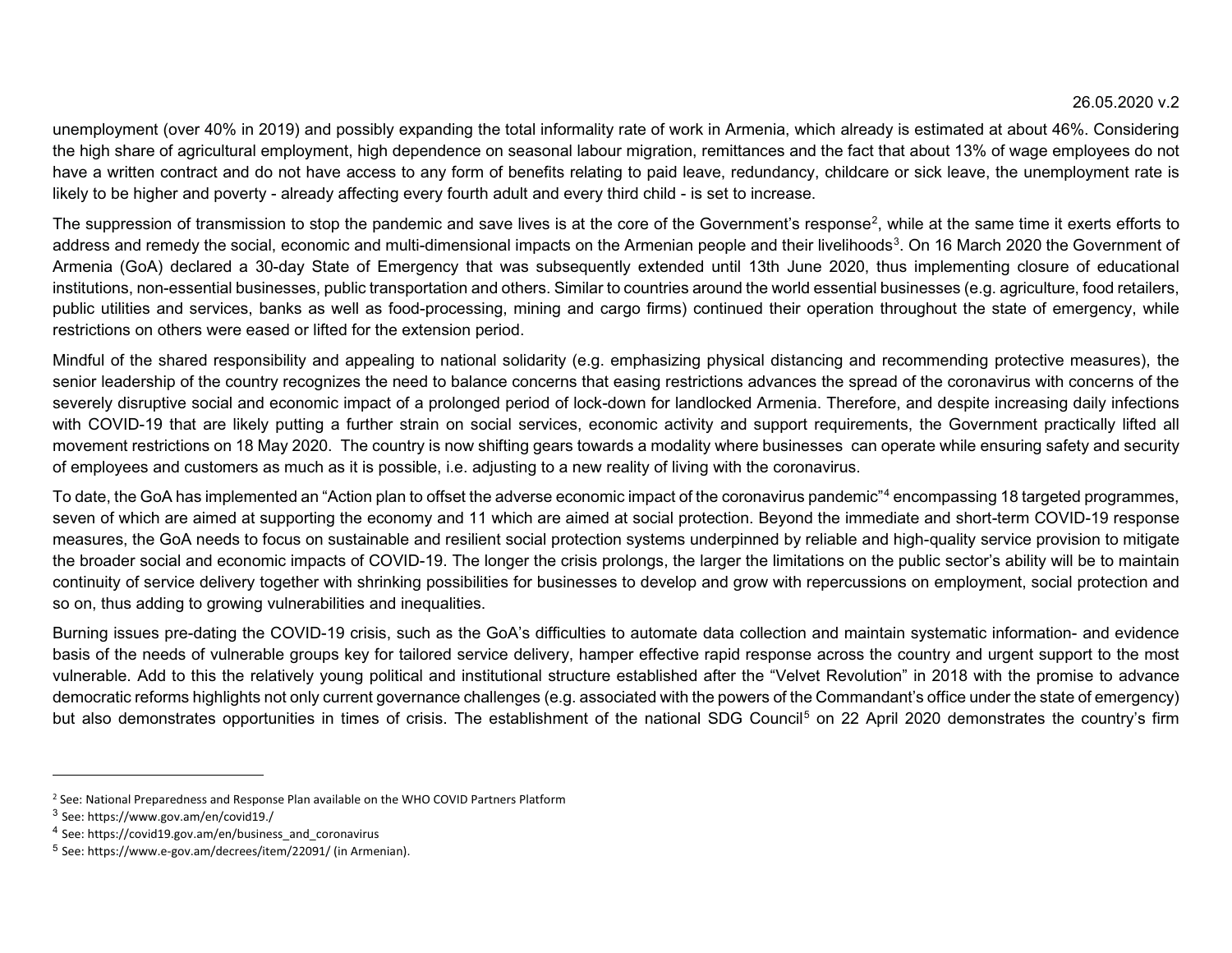commitment to internationally agreed development goals and signals the strong willingness to embed the socio-economic COVID-19 mitigation strategy in the broader national development plan towards achieving Agenda 2030.

Despite the Government efforts towards mitigating the impact of COVID-19 crisis, the overall socio-economic situation in Armenia[6] requires immediate action by the development community, and in this proposal the UN agencies being lead organizations in respective fields with the support of UN RCO have developed joint and coherent solutions to support the immediate response of the Government in the time of the pandemic, intertwined with more medium-term systemic changes. The solutions evolve around data driven decision making and capacity building for that purpose, rapid service targeting and planning to secure continuity and scale-up of social protection measures with better accessibility, better targeting of support to MSEMs to protect jobs and support the development of new businesses in the short-and medium term, and finally revitalization of the business. The project as a whole will support the development and implementation of the Government's planned National COVID-19 Action Plan, building on the recently launched UN Framework for immediate socio-economic response to COVID-19.

## **II. Solutions proposed**

### *Please provide a summary of the proposal. [1,000 word limit]*

Based on the COVID-19 crisis situation in Armenia<sup>6</sup> and overall national socio-economic context, the present project proposal centers on two comprehensive output level solutions:

## **Output 1: Rights- and evidence-based social protection measures, particularly cash transfer and primary services, are enhanced and coverage expanded to minimize exposure and vulnerability of disadvantaged groups to socio-economic impacts of COVID-19:**

All of the activities to be undertaken within this output are in line with the principle of LNOB and the Human-right-based approach, they are aimed at enhancing and scaling-up of existing programmes for those outside of existing support packages and social protection programmes. The focus on the identification of vulnerable beneficiaries that have been adversely affected by the Covid-19 prevention and containment measures will ultimately help strengthening the country's social protection system by ensuring that policies and plans are developed using a holistic LNOB and human rights-based approach and rigorous analytical and forecasting methods.

**Activity 1.1. One-time cash assistance to extremely vulnerable beneficiary groups.** Rapid cash assistance will be provided to three main beneficiary groups that in collaboration with the Government have already been identified to have been pushed towards extreme vulnerability. Thus, direct mutlipurpose cash support will be provided to approximately 3,500 houeseholds through the family benefit system, with focus on families with children with disabilities and families taking care of older persons. In addition, 220 extremely vulnerable households displaced from Syria, hence, prioritized by the Government of Armenia, will receive emergency cash transfer to cover their acute basic needs (food, hygiene items, rent, utilities and communication

 $^6$  For updates refer to the daily UNRCO Situation Report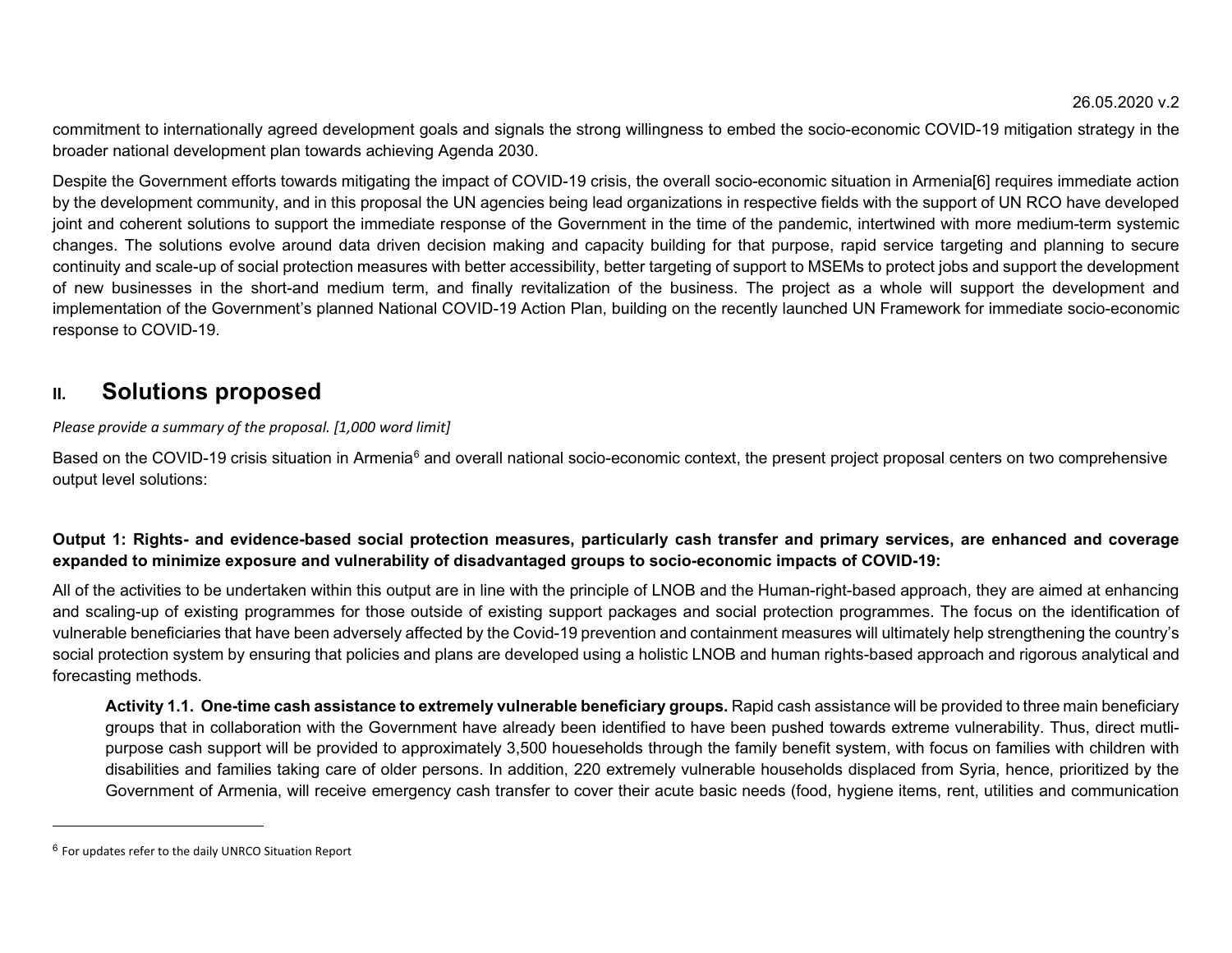costs). And finally, to increase resilience for COVID-19 and its impact support will be provided to elderly in vulnerable situations and those living in institutions, women with disabilities and women aged 50-63 who are left out from labour market, and to [female] victims of violence together with single mothers who have children with disabilities. Cash transfers will be performed with targeted support programmes for recipients.

**Activity 1.2. Technical assistance to the Ministry of Labour and Social Affairs (MoLSA) to design a system of rapid social needs assessment** with consistent registration of beneficiaries for targeted service planning and delivery. Rapid needs assessment tools will be developed both as a response to COVID-19, but also serve as a long-term system to build resilience to shocks, stresses and emergency situations. The support includes development of business processes, definition of eligibility criteria, entry and exit rules, formula for prioritization of social protection programme beneficiaries, M&E, management information systems, payment systems etc. The rapid needs assessment will allow for quick enrolment of new beneficiaries, cushioning of COVID-19 effects on their families, and inform the Government for new social protection programme development. Linked to the rapid social needs assessment system, the management information systems will be reviewed for linkages to existing databases, other services and their ability to quickly cross-check and analyze information. This includes provision of a [unified] user interface rapid needs assessment, automated data analysis with plausibility cross-checks and provision of automated response and support options. With the use of alternative and innovative data collection and visualization tools, the methodological support to the Government and the MoLSA, in particular, will include the provision of data analytics, foresight modelling and risk analysis – disaggregated by vulnerable groups where possible. The activity implemented jointly by UNICEF, UNDP and UNFPA in close cooperation with WFP and the World Bank will ultimately help the Government to speed up identification of and provision of support to emerging vulnerable groups.

**Activity 1.3. Building capacity of frontline workers for the roll out of the needs assessment system, policy makers for data analysis and planning.** Frontline social workers in 56 territorial offices of social services and integrated social centers will be trained to use the rapid needs assessment methodology, developed within the framework of this project according to Activity 1.2, with due attention to gender, disability and multiple vulnerabilities. The frontline workers will receive on-site support, coaching and virtual trainings addressing their psychosocial wellbeing, acquire tools and learn about procedures and protocols recommended in the situation of COVID19. Government as duty bearers responsible for data analysis, planning and policy design will receive necessary analytical capacity building to track multiple and emerging vulnerabilities related to COVID-19.

**Activity 1.4. Design of COVID-19-adjusted and/or alternative ways of delivering social and support services.** With the spread of the pandemic the continued delivery and provision of social services becomes dependent on the safety measures during face-to-face interactions, thus the activity aims at developing digital solutions for public service delivery for online accessibility and/or alternative non-digitized solutions based on the mapping and prioritization of basic social services. The activity will be implemented in close collaboration with the MoLSA who already has identified several services of priority for (re)design. Ideas under discussion include the development of mobile service delivery modalities such as mobile pharmacies in rural areas and prototyping field/mobile ambulatory facilities. Another area of priority is the establishment of a system to coordinate and amplify the work of Social Assistants. – As part of the project, a new social worker mechanism will be developed and social assistants scheme will be piloted to provide immediate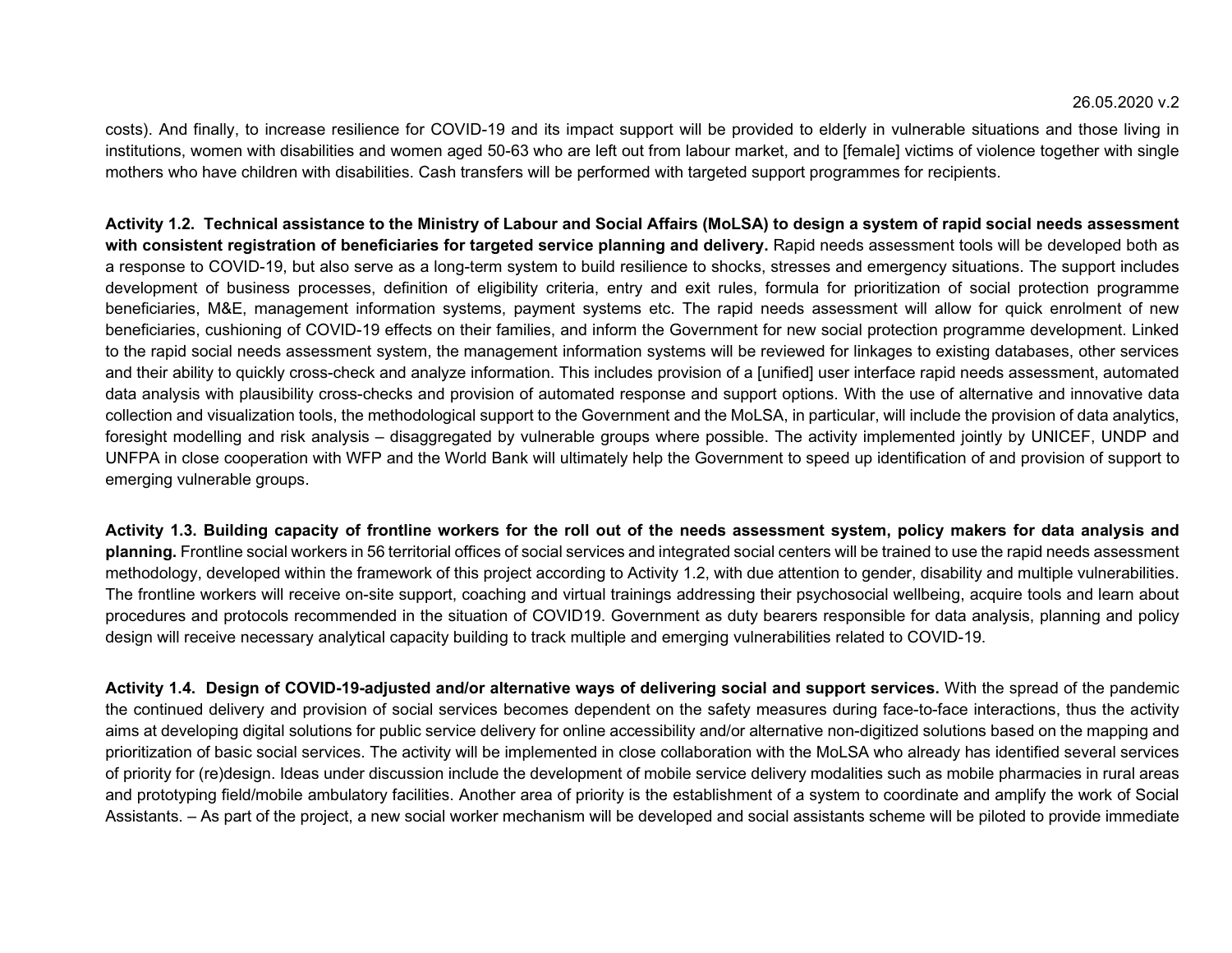support to persons with limited mobility, including elderly, single-women headed households, persons with disabilities or severe health conditions, to access public services or food.

### **Output 2: Employment and entrepreneurship efforts are supported and promoted for disadvantaged persons and MSMEs including through improved access to financial and technical assistance and digital innovation.**

The activities identified under this output ultimately aim at supporting the GoA to develop short-, mid- and long-term economic recovery scenarios and plans in agriculture and rural development, entrepreneurship, and strategically relevant light industries.

**Activity 2.1. Employment and entrepreneurial support to labour migrants and older persons and families who support older persons.** The activity aims at supporting labour migrant households, in the migrant sending regions of the country, as well as older persons and households supporting older persons with the set-up of small enterprises, or re-profiling of existing small businesses towards fields less affected by the COVID-19 pandemic with prospects for development beyond the crisis. Labour migrants will be provided business counselling services and micro-grants to support business roll-out and support livelihoods.

**Activity 2.2. Provide support to local SMEs, with focus on light industry, to ensure continuous domestic production and supply of PPEs.** The activity is aimed at meeting the Government demand for PPE supply, including gowns, face masks, overalls and bedlinen, and simultaneously enhancing the resilience of local SMEs with potential of opening new export markets. For this activity suitable light industry sector companies will be identified and supported in the procurement of raw materials, along with facilitation in placing orders, production monitoring and support to the provision of produced medical supplies.

**Activity 2.3. Provide technical assistance to the Ministry of Economy for improved planning and targeting of economic support packages, including the (re)design of the eligibility criteria, risk-scoring and scenario modelling to Micro, Small and Medium-sized Enterprises (MSMEs**). The activity sets out to remove current barriers for the effective roll-out of the GoA's socio-economic support packages to MSMEs. To this end, a new financial scoring mechanism will be developed and introduced to reflect the emerging economic reality and associated risks that the COVID-19 pandemic presents to businesses. In line with already identified access barriers, specific attention will be paid to the inclusion of eligibility criteria beyond tax and credit payments history to facilitate a broader participation and with a particular focus on female beneficiaries. In addition, based on data on specific value chains, including primary agri-production and agri-processing, transportation and market data, up to three forecasting models on agricultural and rural development will be designed with cultivation of COVID-19 -informed reliable scenarios. The objective is to feed into the Ministry of Economy's strategies and plans for agricultural development as well as to improve the design and roll-out current as well as new support packages to farmers and other disproportionately impacted actors engaged in agricultural activities.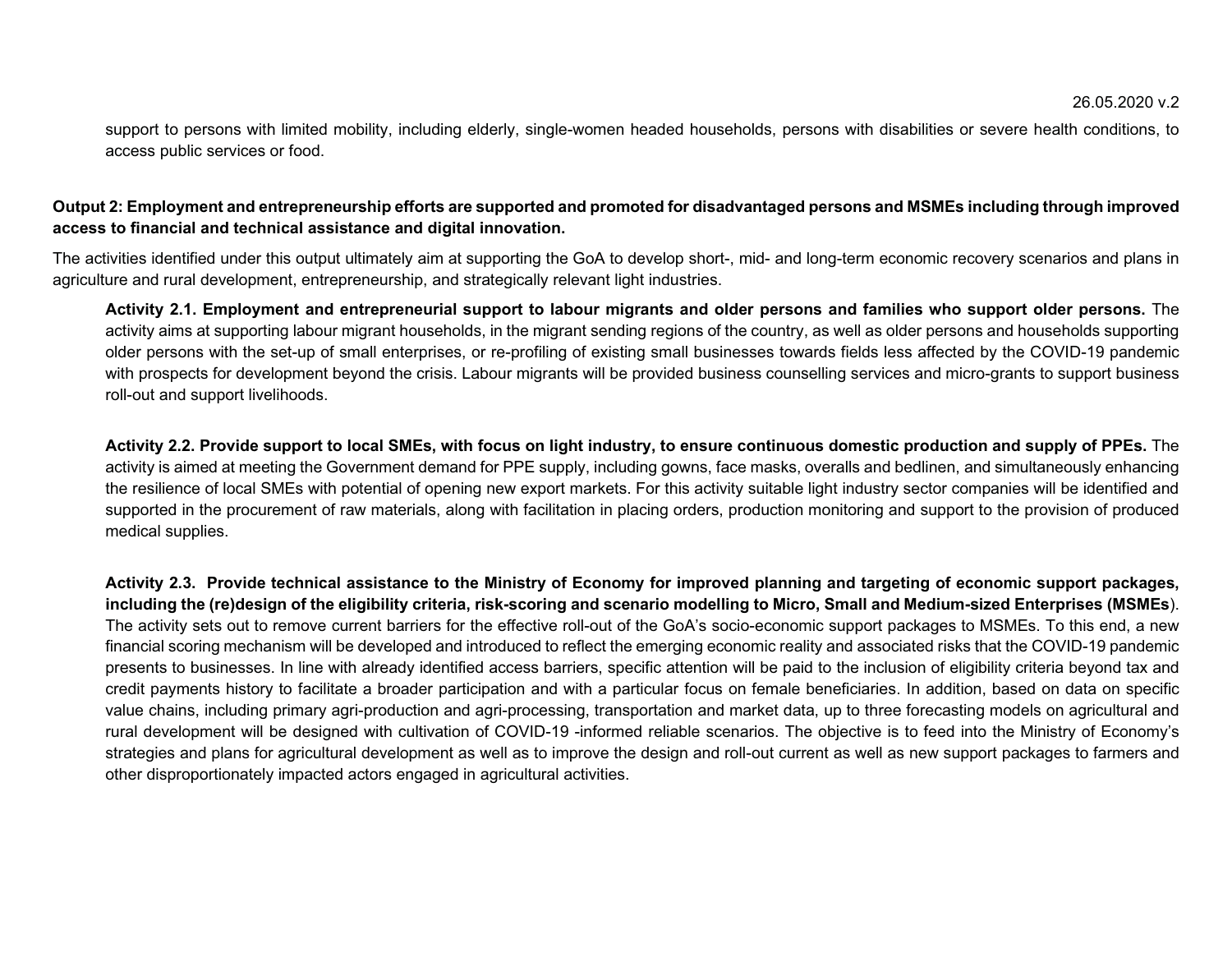## **III. What is the specific need/problem the intervention seeks to address?**

#### *Summarize the problem. Apply a gender lens to the analysis and description of the problem. [1,500 word limit]*

The COVID-19 pandemic is not only a global health emergency, taking a toll on human life, but also a threat to the socio-economic security of the people and economy in Armenia with all its communities and families, that deepens already existing vulnerabilities and deprivations. Sustainable and resilient social protection systems and financial support packages underpinned by reliable and high-quality service provision to those disproportionately affected by the crisis will thus play a key role in the Government's ability to respond to and mitigate the social and economic impacts of COVID-19. Yet, the virus continues to limit the public sector's ability to maintain continuity of service delivery and make strategic shifts to ensure that increasingly limited resources provide maximum benefit for the population. As a consequence, access to services is already severely restricted and the Government is struggling to obtain systematic information and evidence of the needs of vulnerable groups and business. Combined, this significantly limits the speed at which new, alternative or more inclusive, targeted and effective COVID-19-response measures and socio-economic assistance packages can be rolled out to minimise the effect of the crisis.

In light of this context, the JP sets out to address the following key issues:

- **Lack of proper systems and capacity for data collection, synchronization and analysis impede the effectiveness and efficiency of social services and support programmes developed and adopted by the Government for mitigating the COVID-19 response particularly for vulnerable groups and those furthest behind;**
- **Inadequate financial support, coverage and/or technical assistance to COVID-19 impacted persons, industry sectors, businesses and entrepreneurs infringes economic recovery of the country.**

According to the Core Diagnostic of the Social Protection System and Programmes, undertaken by the MoLSA, UNICEF and the World Bank just before the crisis, several vulnerable groups such as children aged 2-3, homeless persons, refugees, persons in informal employment and middle-aged unemployed persons lack access to existing social protection measures. Moreover, the assessment shows that **the social protection system of Armenia, while being relatively well-regulated, is reactive rather than prevention-oriented and shock-responsive, thus risking leaving out vulnerable groups that prior to the crisis were not in need of social benefits and other support**. These shortcomings have been verified during the ongoing COVID-19 crisis with current socioeconomic responses to the COVID-19 pandemic being insufficient and inadequate in its ability to target and reach those in need. This is particularly evident when looking at already rolled out Government social support packages which primarily target formal workers although formal, informal and independent workers will all have their own particular financial needs. Moreover, a **large part of the population is not registered and is thus not captured by any administrative data systems, limiting their ability to benefit from protection measures.** For example, **220 extremely vulnerable households displaced from Syria** who predominantly are engaged in a low-income job without a labour contract and live in a rented housing without proper contracts do not have access to family/community support. Persons with disabilities, including children with disabilities, and lonely elderly receive support from the Government and NGOs mainly in the form of food packages and home care, but have not been prioritized in response packages to date. Moreover, those most vulnerable **– approximately 100,000 poor families receiving family benefits – have been left out of most government programmes**. Only recently has the Government embarked on a vertical expansion of cash transfers for such families in the amount of half of the benefit size.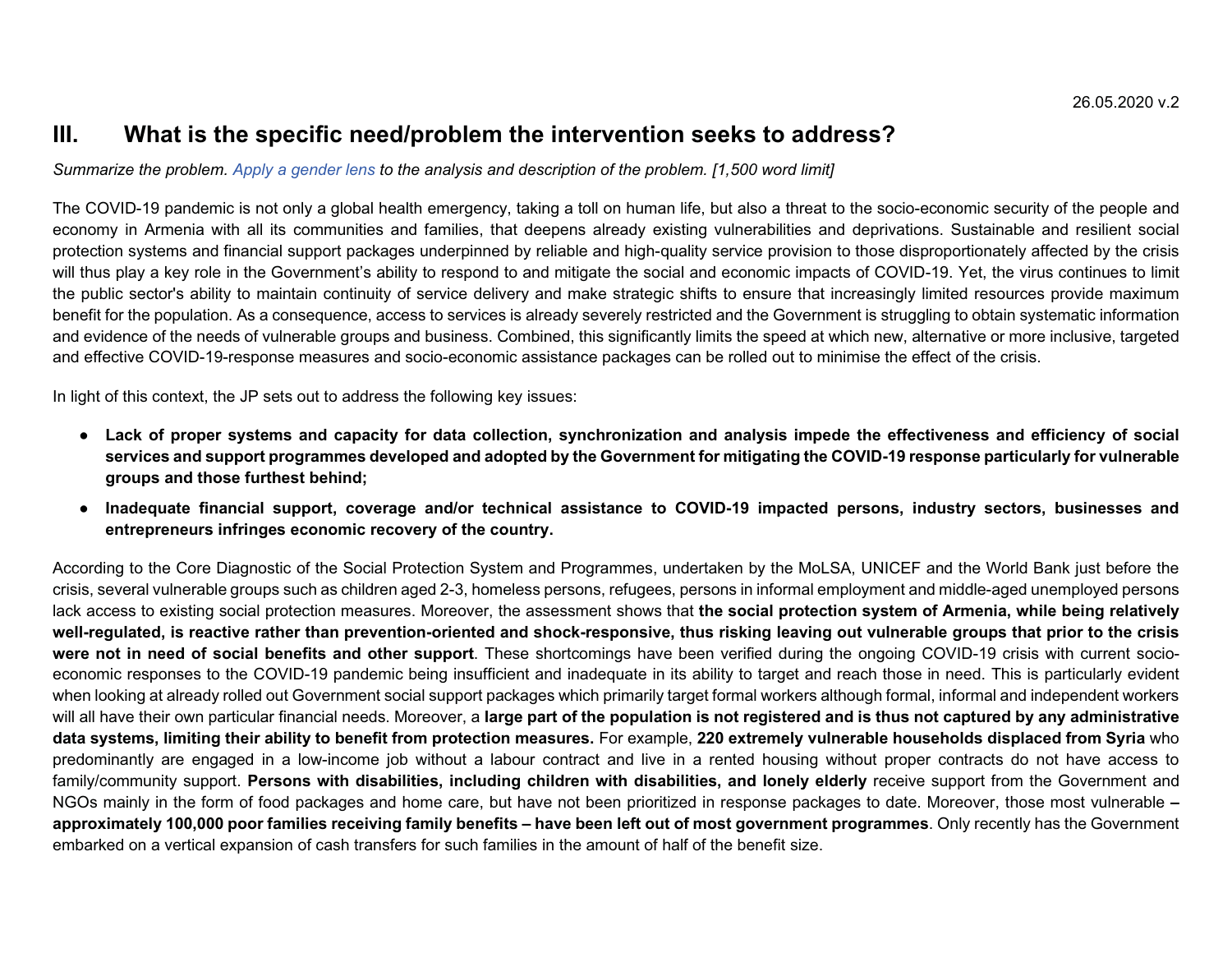**Pre-existing gender inequalities** —in economic opportunities, endowments and voice—**are likely to deepen due to the economic and social consequences of the pandemic. The impacts of COVID-19 are expected to be exacerbated for women** beacause of the unequal burden of unpaid care work on women; their lack of labour protections and legal rights to assets; their dominance in unprotected and informal sectors, biased intra-household allocations and that loss of household incomes and livelihoods can increase women's dependency on others for their own survival and **the risk of increased and/or intensified genderbased violence**. **Women aged 50-63 are especially vulnerable considering that they often cannot find employment due to their age and at the same time they are not eligible to receive a pension or other benefits since they have not yet reached retirement age**. This may deepen the inequalities between women and men, increase violence against women and result in violations of other economic and social rights. Due to the vulnerability towards COVID infection, elderly persons are affected more from the isolation as are deprived from an opportunity to do the basic necessary actions, such as shopping for food and first need items. Due to the fact that pensions are low, older persons in many cases are dependent on their families. Another issue related to the dependency on remittances. **Almost 250,000 persons in Armenia rely on income facilitated by mobility - remittances sent by family members working abroad and income from circular or seasonal migration frequently form a livelihood strategy**. ArmStat data confirms that 98% of received amounts are spent to support routine consumption expenses. This income has been severely diminished or interrupted due to the COVID-19 pandemic. The population faces critical socio-economic difficulties, exacerbated by returnees, with little hope of finding alternative means of livelihood locally and no support for adapting to the unforeseen lack of income in the current economic shutdown, closed borders and anticipated global recession.

Another issue related to the dependency on remittances. **Almost 250,000 persons in Armenia rely on income facilitated by mobility - remittances sent by family members working abroad and income from circular or seasonal migration frequently form a livelihood strategy**. ArmStat data confirms that 98% of received amounts are spent to support routine consumption expenses. This income has been severely diminished or interrupted due to the COVID-19 pandemic. The population faces critical socio-economic difficulties, exacerbated by returnees, with little hope of finding alternative means of livelihood locally and no support for adapting to the unforeseen lack of income in the current economic shutdown, closed borders and anticipated global recession.

The Armenian government has approved several financial packages and measures to offset the economic impact of the coronavirus. Although the measures are aimed at giving businesses, entrepreneurs and priority sectors time to respond to changing demand conditions, and therefore continue to operate or to adapt to a changing economic situation, the impact of the measures have been underwhelming and been exclusive of reaching the most vulnerable. **Currently the main governmental financial support programmes only target a limited number of MSMEs, due to narrow selection criteria based on tax and credit payments history.** Moreover, the **decisions on ongoing and new support measures are made without proper analysis of expected impact or economic consequences**, such as insufficient funding for further implementation. This highly limits their effectiveness and ability to mitigate mid- and long-term economic consequences for the country. Another problem is the functionality of local manufacturing companies. The Armenian Light Industry as well as many other **industries have suffered serious losses** because of the COVID-19 lock-down and many company owners are facing bankruptcy due to export restrictions. It is assumed that approximately 5,600 employees (70% of 8,000 employees in the sector) will be laid off for at least a 6 months' period during this crisis. At the same time, the **Ministry of Health needs a reserve stock of medical supplies and capacity to quickly arrange production of medical supplies domestically**. This highlights an untapped opportunity to revive the light industry to support the COVID-19 health response in Armenia, whilst addressing the urgent needs to provide PPEs to health professionals working at the front line of the fight against COVID-19. The recently launched Unified COVID-19 response platform, developed with support from UNRCO, where the GoA logs PPE requirements further demonstrates a large demand across other ministries and state agencies to be able to continue operations uninterrupted.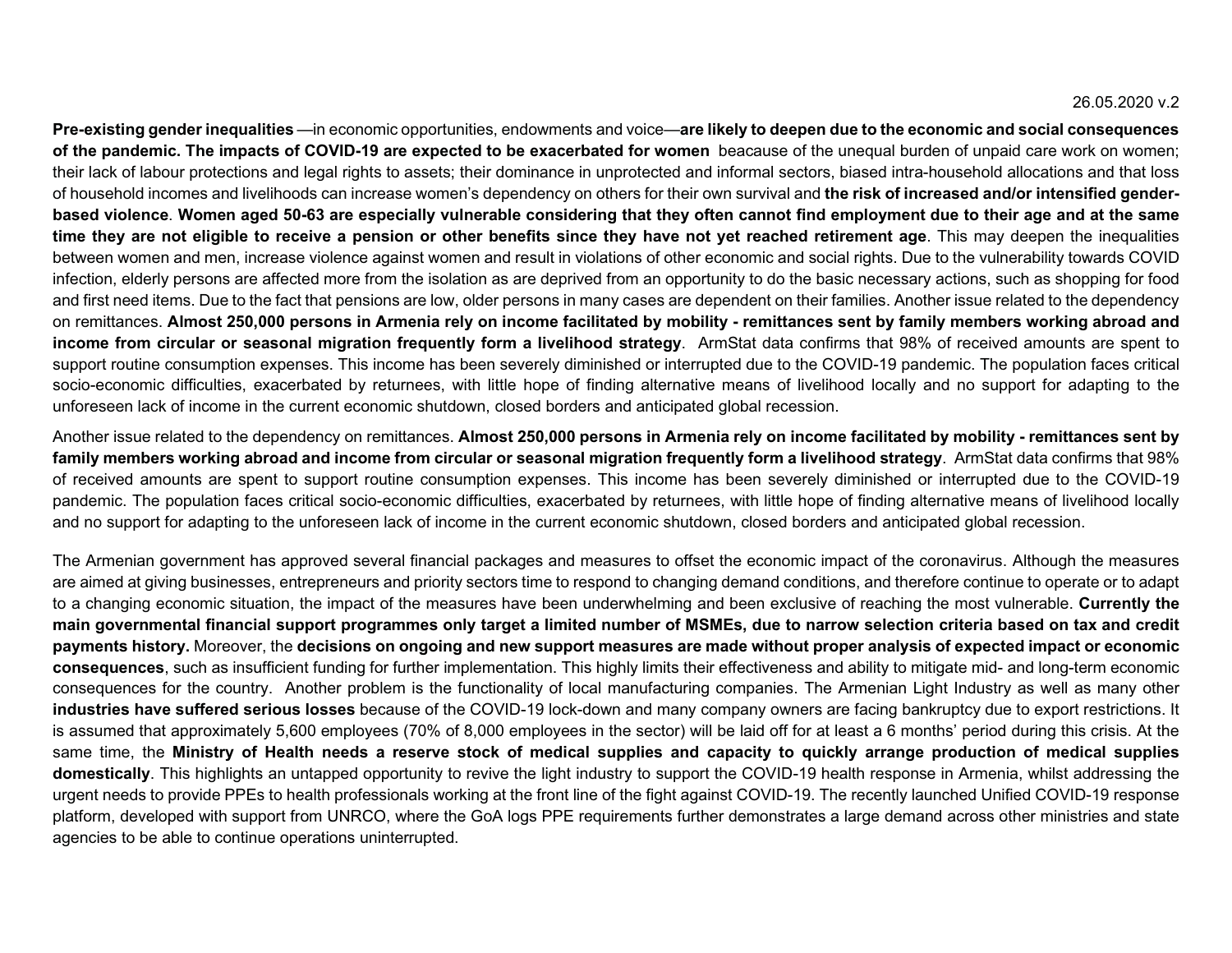Finally, rapid gender-responsive, age and disability-sensitive **assessment tools for immediate and tailored emergency response through the social protection system are lacking,** while provision of support has been complicated due to **lack of harmonization of various databases and administrative systems within the MoLSA** and beyond, making it difficult to capture all those affected, especially those outside of existing social protection systems. Moreover, this lack of data makes it difficult to make predictions about the future, including developing scenarios from which mid- and long-term programmes can be developed**. The lack of LNOB data, disaggregated by gender, age and location further limits the Government's ability to ensure that its sector strategies and the Armenia Transformative Strategy 2050** (which currently is being drafted), **are responsive to the new reality that COVID-19 presents to the Armenian Government, people and businesses**. As such, there is a clear **need to improve current data management systems and develop new skills and capacities within the Government to conduct high quality analysis of the rapidly changing situation.** 

# **IV. How does this collaborative programme solve the challenge? Please describe your theory of change.**

*Describe programme approaches, methods, and theory of change, and explain why they are the appropriate response to the problem. State results and interim solution(s) you are proposing. Please highlight how the solution(s) is data driven; if it employs any innovative approaches; if it applies a human rights-based approach<sup>7</sup> and how is it based on the principle of "build back better". [1,500 word limit]*

The overarching theory of change (ToC) for the JP is that by strengthening social protection systems and service delivery and enhancing economic security and recovery, underpinned by evidence- and human-rights based and inclusive policies and plans, the Government as duty-bearers and the Armenian people as rights holder will be better equipped to mitigate the disproportionate socio-economic impact of the COVID-19 pandemic on at risk populations and businesses in Armenia. The ToC is based on the following **programme approaches and principles**:

- 1. Human rights based and LNOB approaches and gender equality will be key guiding principles in project delivery, policy planning and implementation;
- 2. Focus on acceleration across multiples SDGs, particularly SDGs 1, 8 and 10;
- 3. Ensure access to health and social support services by adopting necessary prevention measures and alternative service delivery, especially for those with limited mobility or at risk;
- 4. Ensure income security and access to essential goods and services and protect human capabilities and livelihoods;
- 5. Identify and prioritize the most vulnerable with focus on emerging vulnerabilities and non-traditional groups;
- 6. Mobilize substantial domestic and international financing to protect and enhance fiscal space for health and social protection in Armenia;
- 7. Ensure continued/scaled up and coordinated delivery capacities of social protection and economic crisis response programmes;

 $7$  Please refer to OHCHR COVID19 Guidance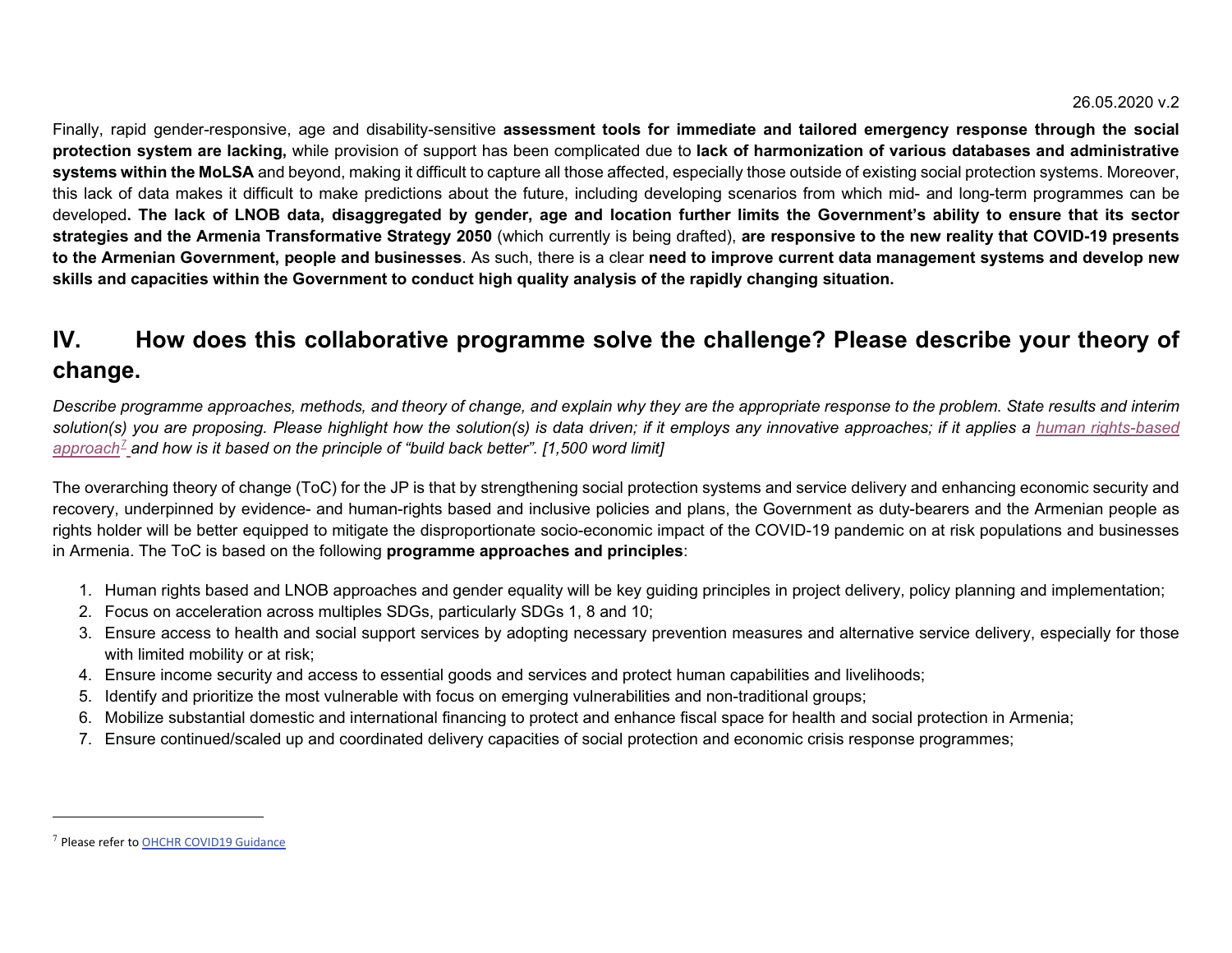- 8. Building on existing UN frameworks (e.g UN's Framework for the Immediate Socio-Economic Response to COVID-19, Shared responsibility, global solidarity and urgent action for people in need, IOM's Health, Border and Mobility Management framework) to develop COVID-19 response interventions; and
- 9. Design crisis response measures also with a view to strengthening social protection systems and access to finance for businesses in the medium- and long term.

**The programme will be implemented in line with the following methods:** working closely with the Government and aligning interventions with national social and economic support packages with participation of CSOs and target beneficiaries; generating evidence to improve effectiveness, inclusiveness, adequacy and efficiency of support; engaging with IFIs to leverage additional financing and collaborate on data collection and analysis; and building on the UN convening role in the Multi-Sector Response, including the ongoing rapid socio-economic impact assessment focused on households, MSMEs and farmers and social protection coordination.

#### Assuming:

- (i) Increased citizen demand for, and Government commitment towards stabilizing the socio-economic situation in the country during and post COVID-19, including for vulnerable groups;
- (ii) Continued commitment to SDG nationalization, including the operationalisation of the National SDG Council in 2020; and
- (iii) Continued interest and willingness of development partners, IFIs and the private sector to channel resources towards COVID-19 response and SDG acceleration, the ToC statement follows:

| Social protection and safety nets for the most vulnerable                                                                                                                                                                                                                                                                                                                   | <b>Employment and entrepreneurship</b>                                                                                                                                                                                                                                     |
|-----------------------------------------------------------------------------------------------------------------------------------------------------------------------------------------------------------------------------------------------------------------------------------------------------------------------------------------------------------------------------|----------------------------------------------------------------------------------------------------------------------------------------------------------------------------------------------------------------------------------------------------------------------------|
| IF the JP supports mechanisms for early identification and inclusive, gender-<br>sensitive and age-appropriate rapid assessment of needs and enrolment of<br>existing and potential/emerging beneficiaries (those left out of existing system);                                                                                                                             | IF the JP provides technical assistance to the Government for improved<br>planning and targeting of economic support packages, including through the<br>re-design of eligibility criteria for socio-economic support and scenario<br>modelling in the agricultural sector; |
| supports the MoLSA in the identification of data gaps, harmonization and<br>comparability of LNOB data to support the creation of foresight models and<br>scenarios for improved COVID-19 response and planning;<br>builds long-term shock-responsiveness of the social protection system and<br>resilience of social workers through targeted and immediate interventions; | entrepreneurship<br>employment and<br>supports<br>encourages<br>and<br>opportunities for vulnerable persons and their families, including vulnerable<br>groups of women, elderly and persons with disabilities, labour migrants and<br>informal workers:                   |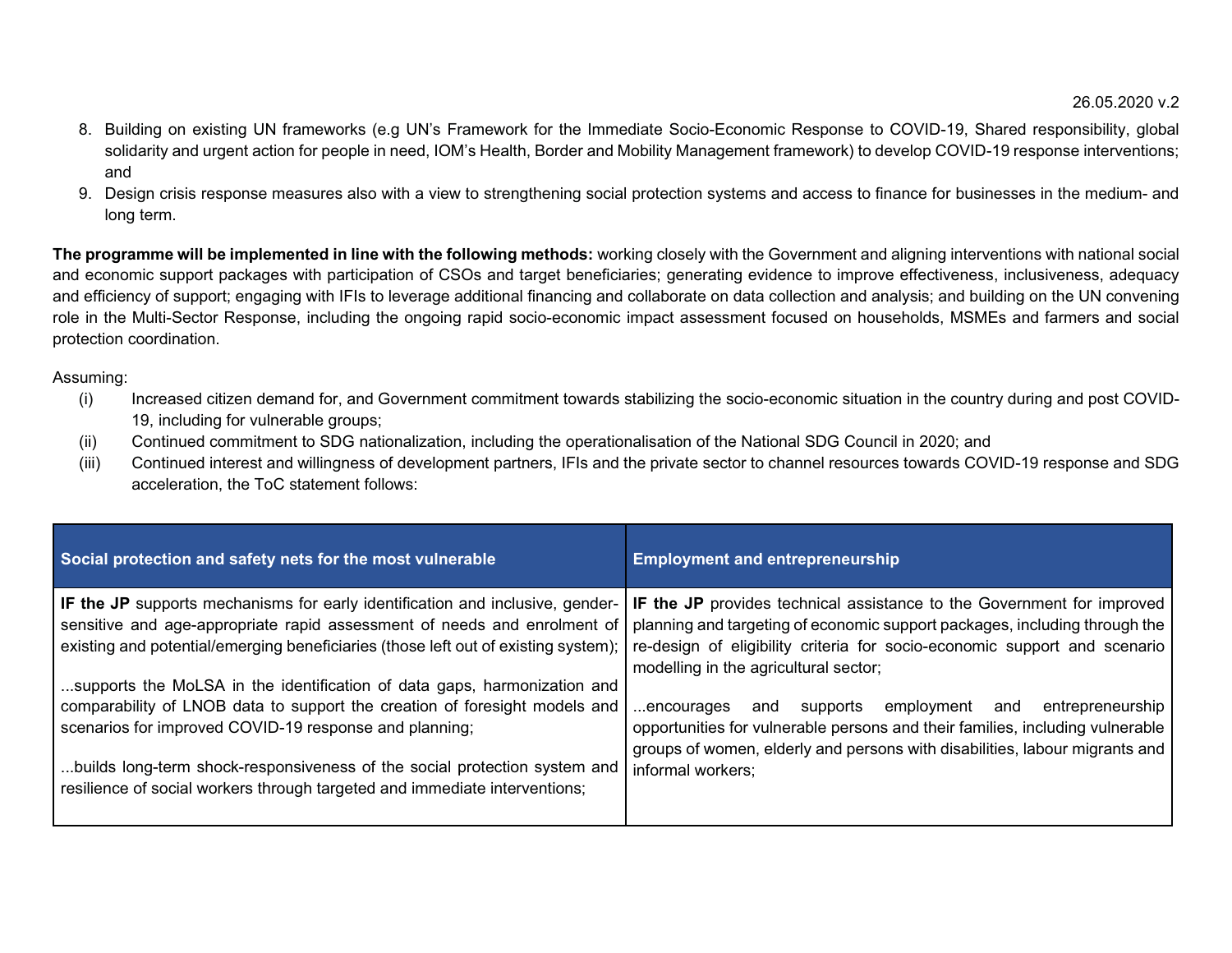| creates space for alternative (digital and mobile) social and health service                                                                                                                                                                                                                                                                                                                                                                                                                                                                                                                                                                                                               | supports labour migrant households towards receiving accurate business                                                                                                                                                                                                                                                                                                                                                                                                                                          |
|--------------------------------------------------------------------------------------------------------------------------------------------------------------------------------------------------------------------------------------------------------------------------------------------------------------------------------------------------------------------------------------------------------------------------------------------------------------------------------------------------------------------------------------------------------------------------------------------------------------------------------------------------------------------------------------------|-----------------------------------------------------------------------------------------------------------------------------------------------------------------------------------------------------------------------------------------------------------------------------------------------------------------------------------------------------------------------------------------------------------------------------------------------------------------------------------------------------------------|
| delivery models to reach out to those most marginalized; and                                                                                                                                                                                                                                                                                                                                                                                                                                                                                                                                                                                                                               | counselling, mentoring and professional advice tailored to their needs; and                                                                                                                                                                                                                                                                                                                                                                                                                                     |
| delivers and scales-up cash transfer schemes to include both most vulnerable                                                                                                                                                                                                                                                                                                                                                                                                                                                                                                                                                                                                               | provide support to local SMEs, with focus on light industry, to ensure                                                                                                                                                                                                                                                                                                                                                                                                                                          |
| groups and emerging ones, in a gender-sensitive and inclusive manner.                                                                                                                                                                                                                                                                                                                                                                                                                                                                                                                                                                                                                      | continuous domestic production and supply of PPEs.                                                                                                                                                                                                                                                                                                                                                                                                                                                              |
| <b>AND THE GOVERNMENT</b> continues to rollout social support packages for the<br>most vulnerable, including allocation of resources and stays committed to<br>human rights, LNOB and inclusiveness; and<br>relies on data and evidence to identify and target vulnerable groups in its<br>COVID-19 response plans and strategies.<br>AND THE CIVIL SOCIETY continues to work with vulnerable groups in<br>disadvantaged communities and provides information on access to services<br>and social support.<br>AND THE SOCIAL WORKFORCE stays committed to high-quality service<br>delivery to the most vulnerable<br>AND THE IFIs continue to provide data on vulnerabilities and poverty. | AND THE GOVERNMENT continues to roll out economic support packages<br>to businesses, workers and individuals affected by COVID-19;<br>stays committed to reviving the economy and boosting employment; and<br>promotes economic diversification, including by supporting hard-hit<br>sectors such as the agricultural and light industry sectors<br>AND THE INDUSTRY, including workers are adaptable to the new<br>COVID-19 reality.<br>AND THE IFIs continue to provide macroeconomic analysis and forecasts. |
| <b>THEN</b> rights- and evidence-based social protection measures, including cash                                                                                                                                                                                                                                                                                                                                                                                                                                                                                                                                                                                                          | THEN employment and entrepreneurship efforts are supported and                                                                                                                                                                                                                                                                                                                                                                                                                                                  |
| and services, are enhanced and coverage expanded to minimize the                                                                                                                                                                                                                                                                                                                                                                                                                                                                                                                                                                                                                           | promoted for disadvantaged persons and MSMEs including through                                                                                                                                                                                                                                                                                                                                                                                                                                                  |
| exposure and vulnerability of disadvantaged groups to socio-economic                                                                                                                                                                                                                                                                                                                                                                                                                                                                                                                                                                                                                       | improved access to financial and technical assistance and digital                                                                                                                                                                                                                                                                                                                                                                                                                                               |
| impacts of COVID-19                                                                                                                                                                                                                                                                                                                                                                                                                                                                                                                                                                                                                                                                        | innovation                                                                                                                                                                                                                                                                                                                                                                                                                                                                                                      |

The expected systemic changes of the programme coincide with the three levels of action highlighted in the 2030 Decade of Action – global, local and people – and will jointly contribute to the development and implementation of evidence-driven and transformative policies and programmes for the benefit of the Armenian people at times of COVID and beyond. Particularly, increased focus on mitigating socio-economic impact will offset lost opportunities conditioned by COVID-19, so contributing to resilience building to shocks, economic security and ensuring that no one is left behind.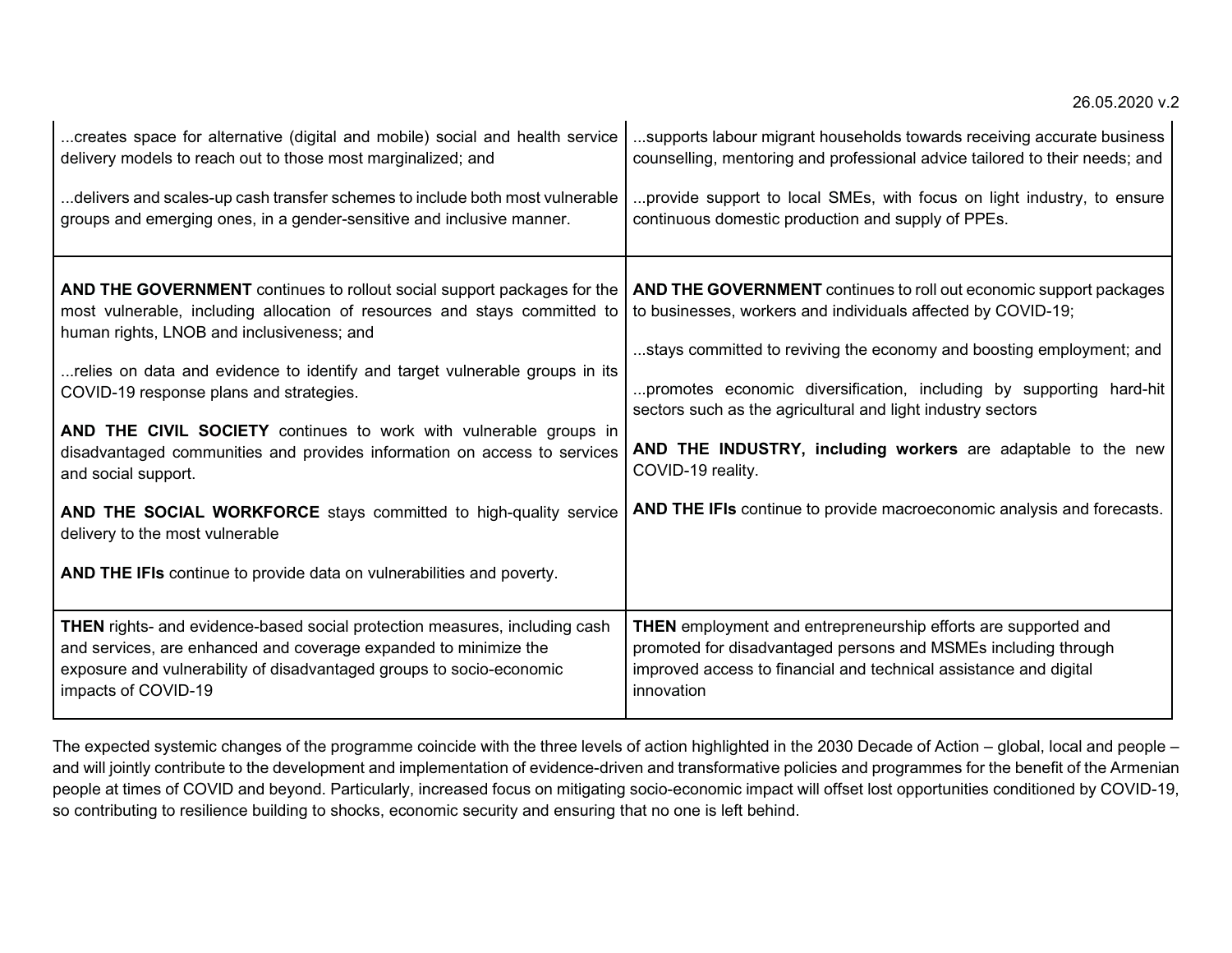## **V. Documentation**

*Attach/provide hyperlinks to documents/analysis prepared at the UNCT level with government counterparts to assess the potential cumulative impacts of COVID-19. Please indicate if the UNCT has completed and posted the National Plan for Combating COVID-19 on the WHO partner portal. [1,500 word limit]*

The present proposal draws from a range of supporting documents that are Armenia specific and prepared within the UN System in collaboration with the Government, civil society and other partners and stakeholders:

### **UNCT**

- Final draft of UN Common Country Assessment;
- UN Multi-Sector Response Plan (https://docs.google.com/document/d/1M0bwJpM0dm2uoI5my4pzuRGx8gRXpEOfOZwAVn1iExY/edit) including the sector-specific Terms of References, as well as detailed minutes from meetings with participation of Government counterparts;
- UN CT COVID-19 Impact Assessment Coordination Matrix ( <u>https://docs.google.com/document/d/1IdNhXuv5tEMR2-LFZ-</u> KQLTrzDHG2csECElAaot1ycWM/edit?usp=sharing )
- Agency specific response plans and comprehensive assessments conducted as part of the multi-sector response (see below:
	- **Rapid Nationwide Socio-Economic Imact Assessment** using primary data (household and business surveys and key informants interviews) and secondary data (official data) to define and assess the impacts of the COVID-19 crisis in Armenia on (i) Livelihoods/sources of income and the well-being of community members; (ii) Systems of delivery and demand for basic services in communities; and (iii) Small and Medium Sized Enterprises and self-employed farmers operating in the communities (led by UNDP and implemented by UNFPA, UN Women and UNAIDS in collaboration with the GoA, UNICEF, WHO, IOM, UNHCR, WFP, UNIDO, FAO, ILO, UNIDO, ADB and the World Bank;
	- To understand the possible impact of COVID-19 on Cash Plus pilot component of **"Developing Capacity for Strengthening Food Security and Nutrition in Selected Countries of the Caucasus and Central Asia" project**, FAO has conducted a phone survey with randomly selected beneficiary households. The impact assessment shows that Cash Plus approach has strengthened the resilience of the beneficiary households and will certainly contribute to early recovery and mitigation of consequences caused by current situation of the disease outbreak;
	- $\circ$  **Rapid Survey of Food Supply Chains in Europe and Central Asia in the framework of COVID-19:** The objective of this monitoring tool is to learn directly from food supply actors/operators whether COVID-19 pandemic is affecting their work, explore whether food supply chains are working based on the data analysis. The repeated weekly monitoring will allow obtaining first-hand knowledge of the problems in the country; and
	- $\circ$  **Conduct rapid assessment of greenhouses:** The objective of the assignment is to get information from agricultural producers in the field of greenhouse economy about the problems faced by these farms in the light of the COVID-19 epidemic, to see whether they work or how much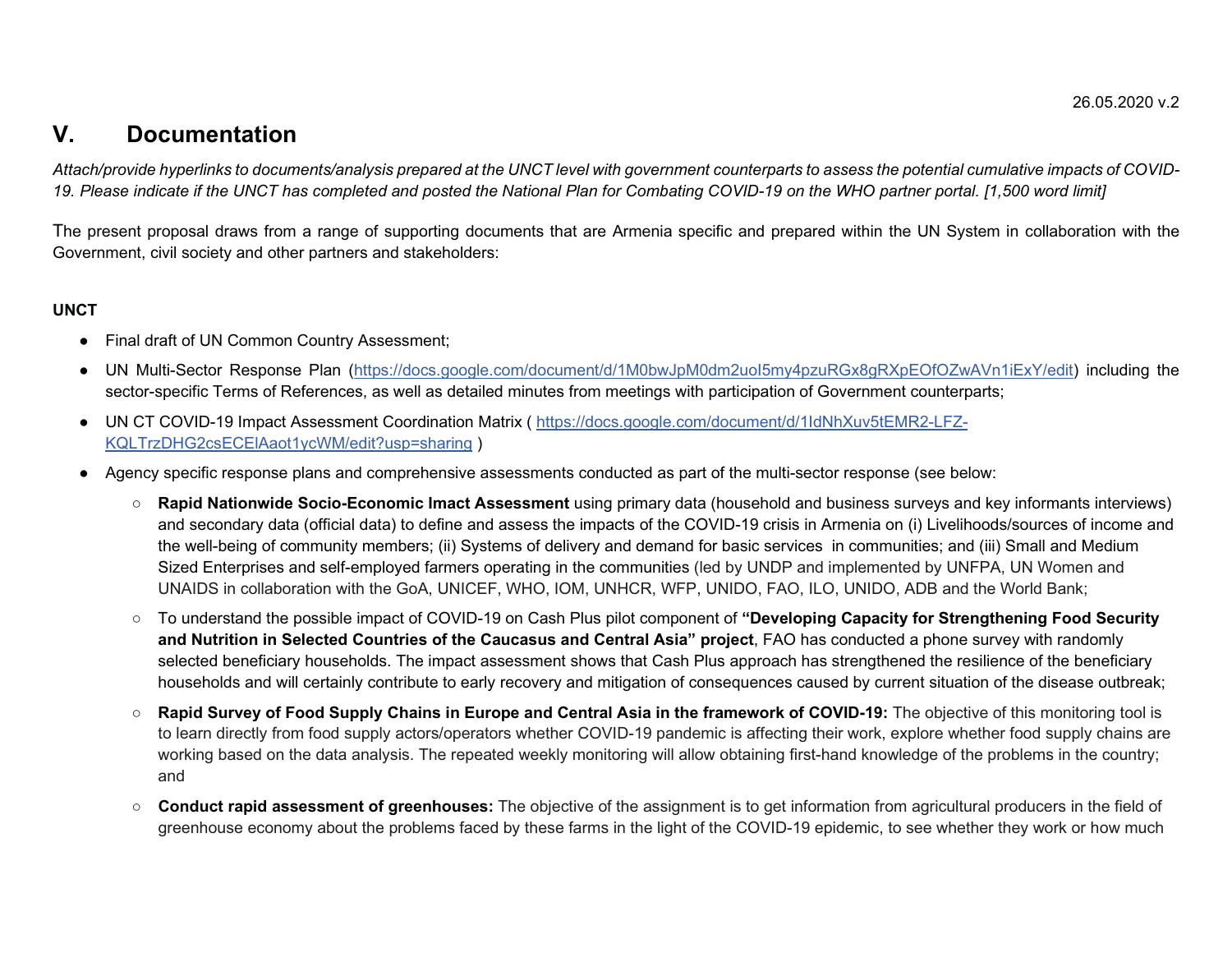the links in the chain from agricultural producers to consumers are damaged, how "lock-down" affected the agricultural production, employment, level of wages, etc. in this sector.

- **Rapid assessment of socio-economic vulnerability of families to the secondary impact of COVID-19**: the objective is to understand the vulnerability of families to the impact of COVID-19 and their coping mechanisms through a household level phone survey (led by UNICEF, as contributory to the UNDP-led nationwide community level socio-economic impact assessment).
- "Core Diagnostic of Social Protection System and Programmes": draft prepared by World Bank, UNICEF, MoLSA and though not directly assessing impact of COVID-19, including assessment of the shock-responsiveness of the SP system and programmes; and
- Others

### **Government:**

- $\bullet$ https://www.gov.am/en/ and https://www.gov.am/en/covid19./
- -Armenian Unified COVID-19 Infocenter - https://twitter.com/ArmenianUnified
- $\bullet$ https://www.gov.am/files/docs/3967.pdf
- -Government of Armenia's Support Programmes: https://www.gov.am/en/covid19./ and https://www.gov.am/en/covid-19-cragrer./
- $\bullet$ Sources provided by sectoral ministries, such as Ministry of Economy, Ministry of Labor and Social Affairs, Ministry of Health

### **Health-specific:**

- COVID Health System Response Monitor (HSRM) link: https://www.covid19healthsystem.org/mainpage.aspx ;
- The WHO COVID-19 Technical (Virtual) Mission Report from May 2020 http://www.euro.who.int/en/countries/armenia

## **Others:**

- Vulnerability map: https://armenia.maps.arcgis.com/apps/Cascade/index.html?appid=7537d6b6e1f847d68b335b1909e64b86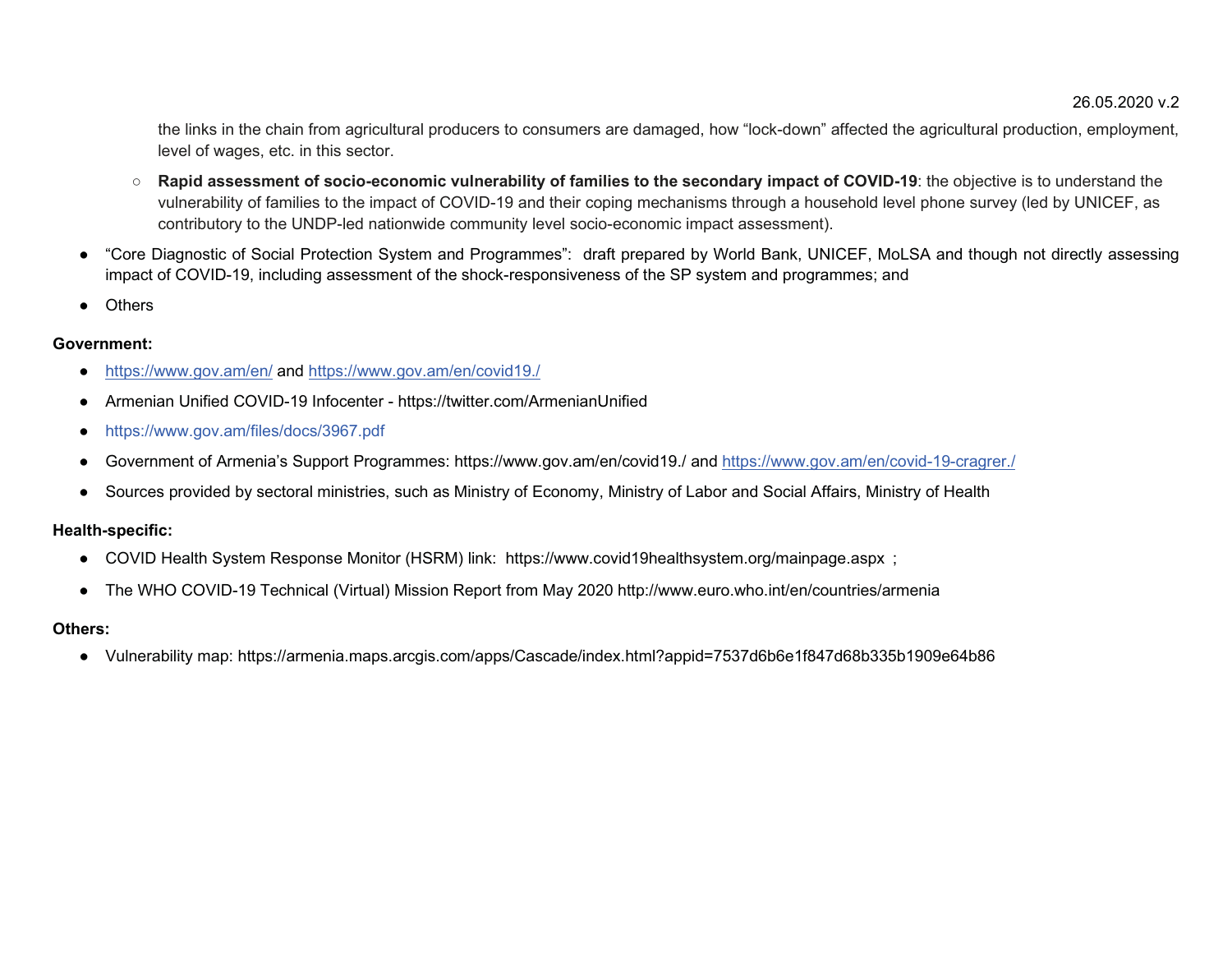## **VI. Target population**

*Describe and estimate the direct users of the solution and potential impact on beneficiaries. Be explicit on who has established the need (plans, national authorities, civil society, UN own analysis, or citizens). [1,500 word limit]*

Effective **social protection responses** in the face of crisis, including scaled-up cash transfer and developed social safety nets, play an important role for identified vulnerable groups to better prepare for and cope with the social and economic consequences of the Pandemic, and access to additional financial aid will also be crucial for the identified beneficiaries as many depend on services that have been suspended and have very specific needs that cannot be fully addressed by any of the GoA 18 targeted programmes. The crisis is revealing how certain groups are disproportionately affected -- for instance, through overrepresentation in figures on infections and deaths. Containment measures themselves have a disproportionate impact on the poorest populations who cannot work from home and live at subsistence levels. The pandemic has been most devastating for the lives, health and well-being access to rights of older persons, persons with underlying medical conditions, and those with lower socio-economic status – a category that tracks closely with minority status in most countries.

As **the social service workforce** is at the forefront of the rapid service provision dealing with the crisis on a daily basis. Increased skills and resilience of social service professionals will result in better understanding of psychological distress caused by COVID, strengthening coping mechanisms and better self-care, which in its turn will result in improved ability to serve and support the population in need. The capacity building of this target group is also crucial for the roll out of the needs-based assessment system thus they will also be the beneficiaries of job related capacity building. Hence, for the purposes of the proposal a target group is:

- Approximately 500 social service work force in 56 territorial offices of social services and integrated social centres;
- Government agencies and employees engaged in data collecting, analysis and planning.

**The JP will primarily focus on socially vulnerable groups** who are at risk and this risk is exacerbated by COVID-19 pandemic, leaving those groups behind and making them fall through the cracks of various support packages. Rapid social needs assessment system to be developed in Activity 1.1. aims at exhaustive identification of those beneficiaries falling within the following target groups identified for the purposes of this proposal:

- 3,500 vulnerable and poor families registered in Family benefit system, particularly those with children with disabilities;
- -More than 30,000 families in informal employment and at the verge of poverty, with children under 5 (including children with disabilities);
- -Single women-headed families impacted by COVID-19;
- Women from vulnerable groups, including women victims of violence, women living in poverty, women with disabilities, single mothers who have children with disabilities, women aged from 50-63 who are left out from labour market;
- $\bullet$ Older persons from vulnerable groups, including older persons living in institutions, older persons with disabilities;
- Persons with disabilities, persons with limited mobility caused by health issues, persons living in social houses more generally, persons living in remote areas with no accessibility to healthcare and social services;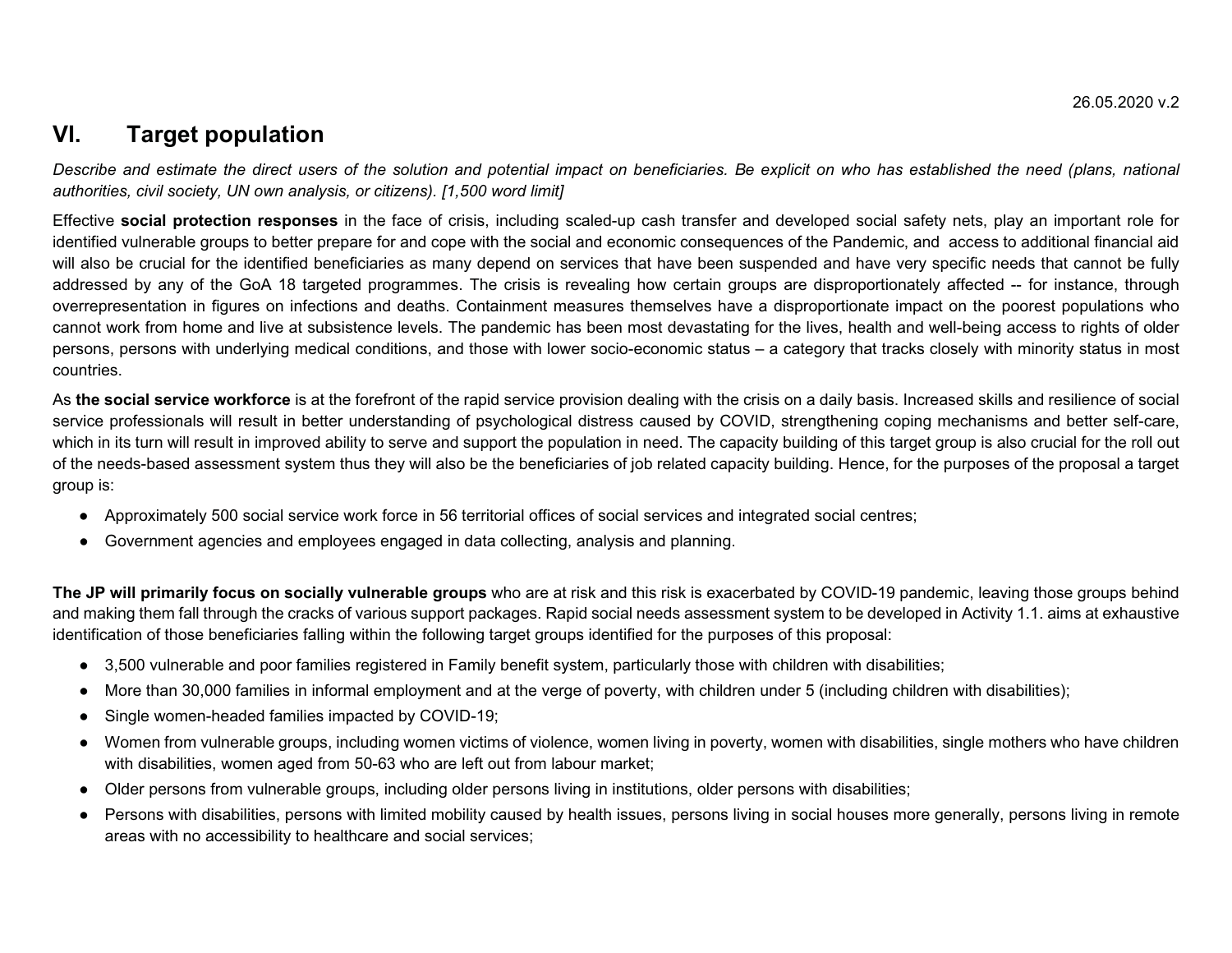- 220 households of displaced persons from Syria socio-economically impacted by the Pandemic.

The target groups of the proposed activities in this proposal have been identified in line with UN's Framework for Immediate Socio-Economic Response to COVID-19, paying special attention to risk populations experiencing the highest degree of socio-economic marginalisation. All UN agencies are in daily contact with the Government counterparts at national level and with targeted local authorities, stakeholders and beneficiaries in a number of communities learning on issues and needs. Under the leadership of the UN RC a Multi - Sector Response Plan is being implemented which brings together RUNOs, Government, IFIs, CSOs and other development partners, thus allowing continues updates and progress on the ongoing COVID-19 response initiatives as well as emerging needs. Moreover, the target populations and economic entities of the proposal not only reflect the target groups of the Government's own support packages but expand to include previously unconsidered vulnerable individuals, groups and businesses identified as part of the ongoing rapid Socio-Economic Impact Assessment.

The JP is designed in a way that activities implemented by RUNOs and IPs complement one another and, thus, address the needs of target groups comprehensively. The JP will be implemented jointly with Government agencies, and in both Output 1 and 2 there are activities where the Government agencies themselves will be the direct beneficiaries of the initiatives, such as harmonized and comparable data collection tools, foresight scenarios for rapid response and recovery plans, data informed support packages as well as alternative approaches for targeted agile management and crisis response and recovery, in addition to alternative social assistance schemes to amplify Government efforts for immediate and long-term social service schemes.

**Aiming for a more targeted support to businesses**, the JP will equip the governmental officials responsible for decision making and design of support programmes with agile analytical tools which will allow structuring of social and economic support programmes based on evidence-based forecasting and result simulation. To obtain mentioned data, comprehensive economic models will be developed and applied. The target group for this purpose would be:

- The Ministry of Economy in its capacity as the ministry responsible for (i) the design and roll-out of the GoA's financial support packages; and (ii) agricultural development. To this end, the project will indirectly benefit up to 100 MSMEs that have yet not received financial support from the Government. Moreover, it will lay the foundation for support to businesses and individuals working in the agricultural sector, including but not limited to primary agriproducers (farmers), agri-processors, exporters and rural populations (including women and youth) who gain income from arbitral related activities.

Strategically relevant light industry sector companies will be provided with support to reprofile their industries to get involved in production of medical supplies, thus creating new job opportunities for about 2,000 workers and contributing to prevention measures among a targeted number of the population, as well as the healthcare system. As such, the target groups include:

- Staff of Ministry of Health
- 2,000 employees across 10 to 15 light industry companies; and
- Up to 10,000 physicians, nurses and other health personnel.

In addition, the JP will mitigate the immediate economic impacts on the **local mobility-dependent population** by prioritizing livelihoods and job creation through financial support to small enterprises to rapidly set up or resume operations and create sustainable jobs as sectors of the economy gradually resume their activities. The beneficiaries for this initiative are: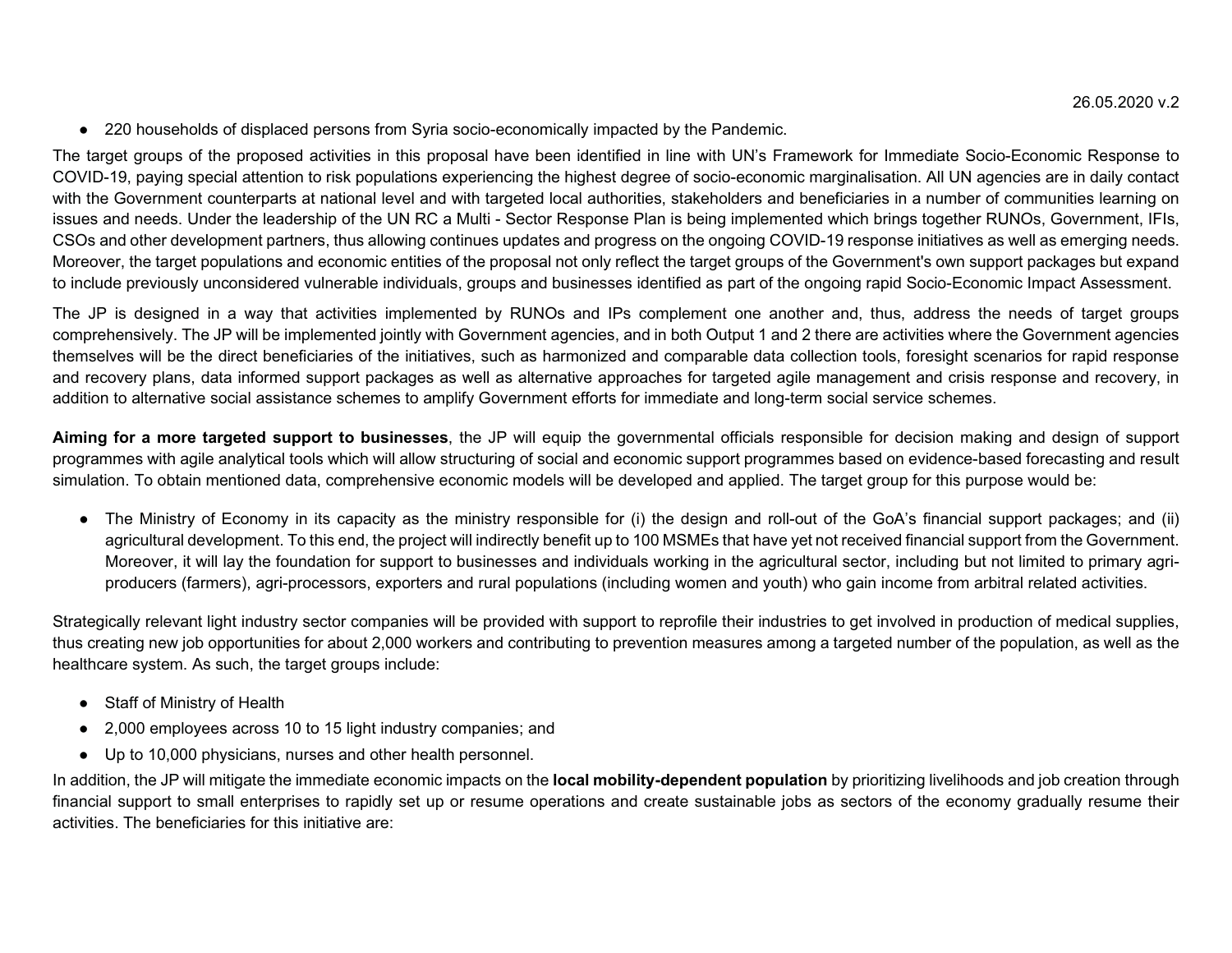- 50 households of labour migrants

## **VII. Who will deliver this solution?**

List what Recipient UN Organizations (RUNOs) and partners will implement this project and describe their capacities to do so. Include expertise, staff deployed, as well as oversight mechanisms that determine the monitoring and evaluation (M&E) arrangements and responsibilities. Use hyperlinks to relevant sites and *the current portfolios of RUNOs so the text is short and to the point. [1,500 word limit]*

In line with the "OneUN approach", RUNOs work with other relevant UN agencies who will contribute expertise, 'know how' and data wherever possible throughout the Assessment and the development of Early Recovery Strategies. This will also ensure that local capacity and insights are utilized effectively for sustainable COVID-19 response and recovery results. The participatory and bottoms-up approach to JP conceptualization facilitated by the RCO has also yielded valuable and lasting synergies between PUNOs and non-participating agencies that will be leveraged during implementation.

The overall coordination, direction, and supervision of JP implementation will be in close cooperation with and guided by the leadership of the DPM. This highlevel political engagement demonstrates the GoA's serious commitment to the activities outlined in the JP and their congruency with the reforms agenda, which is the result of collaborative engagement and continuous consultations throughout the JP conceptualization. Leadership at the DPM level will facilitate effective cross-sectoral coordination of JP implementation across multiple line ministries and enable linkages with supporting reforms processes for strategic intervention and institutional impact. It will ensure genuine national ownership of the COVID-19 response programs and actions and support implementation of 2030 Agenda. It will also allow for natural synergies and strategic integration with related projects by other partners, which are likewise coordinated by the DPM. Finally, DPM leadership will safeguard effective implementation at the line ministry level through standard governmental supervision and accountability mechanisms enforced by high-level political authority.

**UNDP's** unique contribution is based on its role as the SDG integrator and connector of various stakeholders for SDG acceleration and its close and longstanding relationship with the Government - at national, regional and local level. Beyond UNDP's leadership related to the design of inclusive and SDG aligned policies and programmes, the country office brings a variety of innovative tools, methods and approaches for data collection and analysis for evidence-based policy making, future modelling and AI for good. Examples include the National Armenia SDG Innovation Lab, the Kolba Lab and ImpactAIM, which can offer solutions that can be replicated or scaled within the scope of the project. In addition, UNDP has extensive experience in applying the human-rights based approach to its programmes and projects as well as working on resilience and post disaster and recovery. UNDP also runs a large network of comprehensive local development interventions around the country, with direct access to beneficiaries and a network of volunteers that will help implement the proposed activities. Currently, UNDP is leading the UN's Multi-partner Response on Socio-Economic sector support/Early Recovery – endorsed by the UN Country Team (UNCT). In this capacity, UNDP sets out to work closely with key government and development partners to ensure that COVID-19 response activities support and link into recovery and sustainable development strategies. UNDP is also leading the UNCT Rapid Assessment of the Socio-Economic Impact of COVID-19 pandemic, expected to be available in first iteration by mid-June 2020. The key findings from this assessment will lay the ground works for a number of the activities presented in this proposal.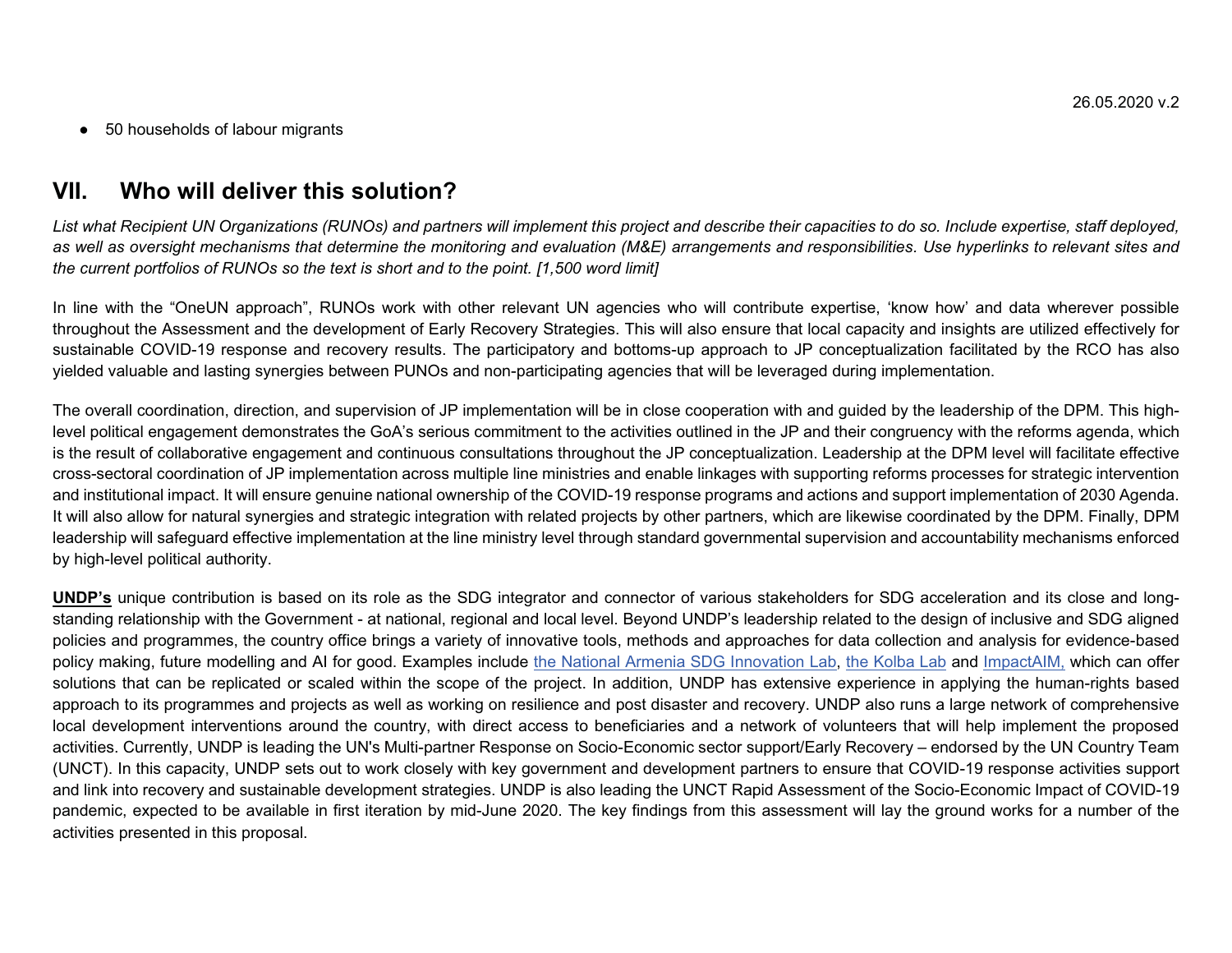**IOM's** unique contribution reignites it it's role to assist the government and partners in responding to the mobility aspects of crises and supporting communities to recover. During 1997 – 2015 IOM was implementing micro-enterprise development activities to increase the economic self-sufficiency of vulnerable people as well as to facilitate integration of refugees and displaced Armenians emerged as a result of the Nagorno-Karabakh (NK) conflict. IOM staff, including qualified Business Adviser will be responsible for the project implementation in the selected regions of Armenia, including provision of business counselling services. IOM will implement internal monitoring of all operational activities according to established procedures, including through assessment, feedback and reports from beneficiaries and stakeholders. IOM's monitoring system is based on a continuous data collection system and review of all related activities throughout the project life cycle to ensure that operations are proceeding in an efficient manner, effectively and timely as planned. Following internationally accepted standards, IOM's institutionalized Monitoring and Evaluation System provides guidance and ensures mission-wide compliance, embedding impact-driven programming. Applying its internal financial administration system called Processes and Resources Integrated Systems Management (PRISM), IOM will conduct structural monitoring of project expenditure.

**UNICEF's** unique contribution is the leadership and breadth of work on child rights realization in Armenia. UNICEF has been a convener on social protection, as well as supporter of the development of sound evidence on children for policy and budget-making, including during the crisis. UNICEF has led the work on shock-responsive social protection in the country, including establishment of a UN Working Group on humanitarian cash transfer programming, which will be used for scale up for Government cash transfer schemes, rapid assessment and linkages to existing databases, making sure that all interventions are age, gender and disability-sensitive and LNOB. UNICEF is leading the UN's Multi-partner Response on Social Protection and Psychosocial Support. UNICEF has all capacities for project implementation - dedicated staff for social and child protection, a strong education, health, communication, M&E and disaster risk reduction team; experience in coordination and implementation of joint UN programmes, UNDAF and donor coordination groups on social services; experience in leading the GTG; strategic partnership with the World Bank on social protection, health and education. UNICEF will adhere to its contracting rules and procedures, including effective quality assurance and monitoring measures. UNICEF's risk informed programming is reflected in the UNICEF Armenia Emergency Preparedness Platform, Risk Register, as well as the dedicated plan for COVID-19 Response.

**UNFPA's** unique contribution reignites in its extensive experience in supporting the Government to reach groups left behind and ensure inclusive, human rights friendly and gender sensitive approaches. UNFPA partners with governments, civil society and other agencies to advance its mission UNFPA Armenia country team has an experience of implementing joint UN programs, as well as leading interagency and multi-stakeholder working groups (GTG group, GTG GBV subgroup). UNFPA is the member of the Council on improvement of Demographic Situation of RA established by the Prime Minister. UNFPA has also supported the Government and other stakeholders in data collection and analysis, development of evidence-based policies and implementation of actions aiming at elimination of gender inequalities and ensuring everyone's access towards SRH and GBV services. UNFPA is conducting COVID-19 Rapid Gender Assessment, as well Domestic Violence Service Accessibility during COVID-19 assessment in Armenia. Moreover, UNFPA has all necessary capacities for project implementation, including team members specialized in working in the area of SRHR, youth, gender equality and population and development, M&E.

### **PARTNER ORGANISATIONS**

**UNHCR's** unique contribution stems from its experience in working with the government towards realization of rights of most vulnerable groups. UNHCR has worked in the area of addressing the vital humanitarian needs of the refugees in the areas of integration, support of housing, psychosocial support, healthcare,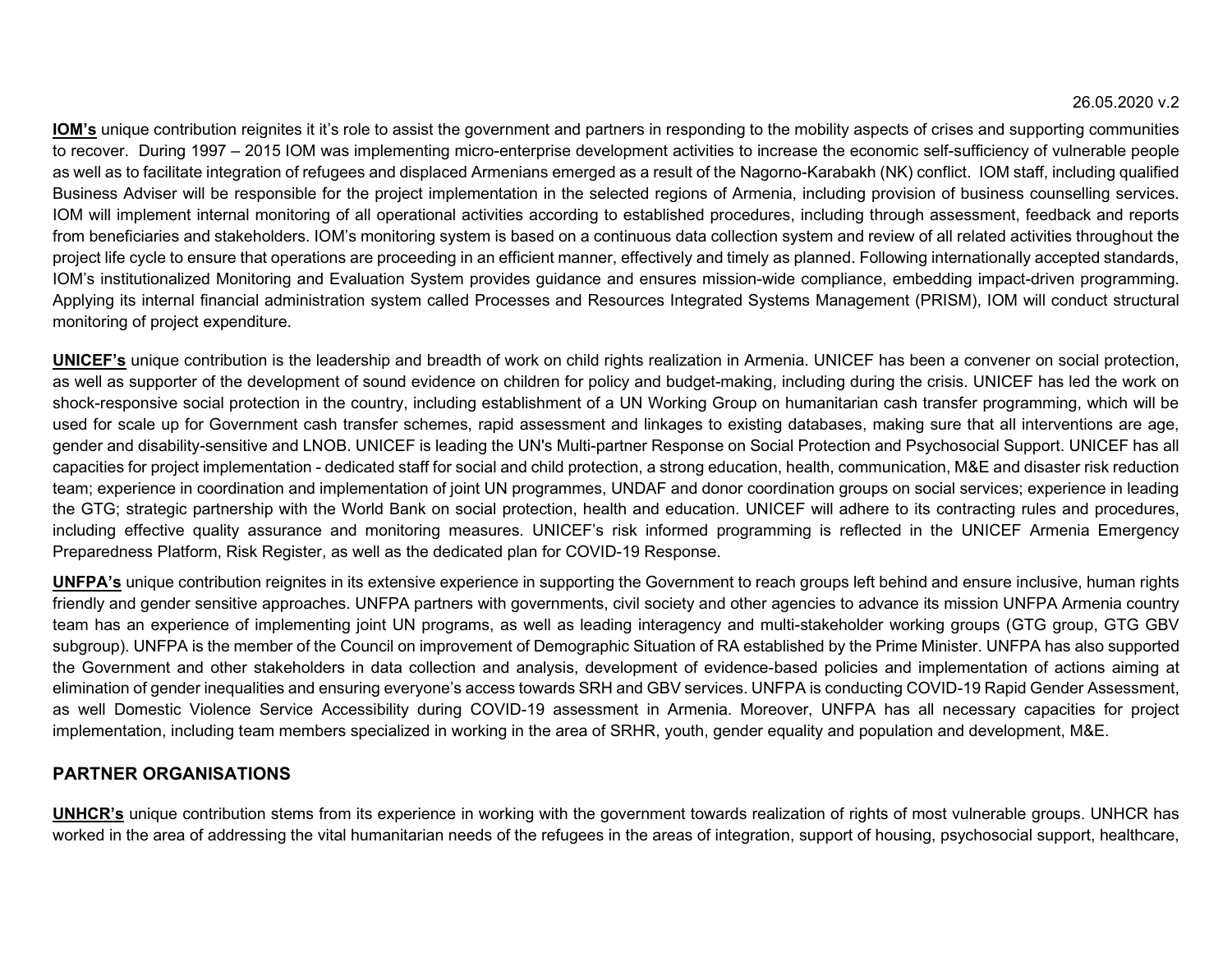education, legal aid and counselling, and livelihoods. UNHCR has the necessary human resources and already existing mechanisms to implement the project activities. UNHCR will conduct regular financial verifications and project performance monitoring to ensure that the CBI distribution to persons in refugee-like situation is conducted in a transparent and fair manner. The overall evaluation of the cash-based interventions to address COVID-19 emergency needs will be assessed based on post-distribution monitoring conducted by UNHCR Armenia.

**UNIDO's** unique contribution reignites in its experience in promoting and accelerating inclusive and sustainable industrial development. Current UNIDO Project Team Members who have experience working with local textile and clothing and footwear companies and organize training for work personnel of partner companies will support the implementation of activities within the JP. On the one hand, the Project Staff have well established relations and ties, is well aware of the needs, opportunities and challenges of the sector, is well experienced in facilitating the cooperation between the companies and is able to respond adequately to the raised challenges. On the other hand, the proposed actions go in parallel and complement and in no way repeat the current Project activities.

**FAO's** unique contribution sites from experience in developing Guideline and Methodology for disaster needs assessment in the agriculture sector which aimed to provide a uniform methodology to be utilized in the assessment of damages and losses as well as post-disaster needs in the agriculture sector, including crop, livestock, fisheries and forestry. FAO is also co-leading the UN's Multi-partner Response on Food Security and Agriculture sector support in cooperation with WFP. In scope of this sector working group, FAO jointly with WFP are closely work with the government and development partners, and donors to ensure that COVID-19 response activities support and link into recovery and sustainable development strategies of the Government.

**Ministry of Economy**, custodian of the Agricultural sector, coordinator of investments towards agribusinesses and overall development-oriented interventions will actively participate in the development and implementation of the JP activities to ensure that climate change, food security and Human Capital considerations will be fully integrated and drivers of new synergies.

**Ministry of Labour and Social Affairs** will be involved in project implementation as the Government entity responsible for COVID19-social response, as well as social and child protection, development of family-friendly policies, poverty reduction, social inclusion and promoting gender equality with focus on genderresponsive budgeting, while it will also be pivotal in supporting the identification of social protection-targeted individuals that will be supported with the implementation of activities and relevant longer-term results.

The **Ministry of Health** as the key responsible actor for the development of the health care sector will play an instrumental role in all JP aspects related to maternal and child health and the support of policies and activities targeting healthier dietary habits that will positively impact on the health of the population.

**The Ministry of High-Tech Industry** will be a partner in the development of technological and information solutions, as well as innovation.

**Civil Society Organizations** will ensure the voice of the population to be heard, the protection of human rights and the good governance of the JP. This will be achieved through their engagement, as reference groups representing labour, employment, and tackling poverty, education, healthcare, environment and climate change, justice and protection of human rights, industry, trade & innovation, and infrastructure (energy, water, roads, transport, etc). The **extended Gender Thematic Group** and leading **women's rights organizations** and platforms will be consulted regularly and invited to follow the JP implementation, particularly in the development of family-friendly policies, the active participation of women in the national labour force.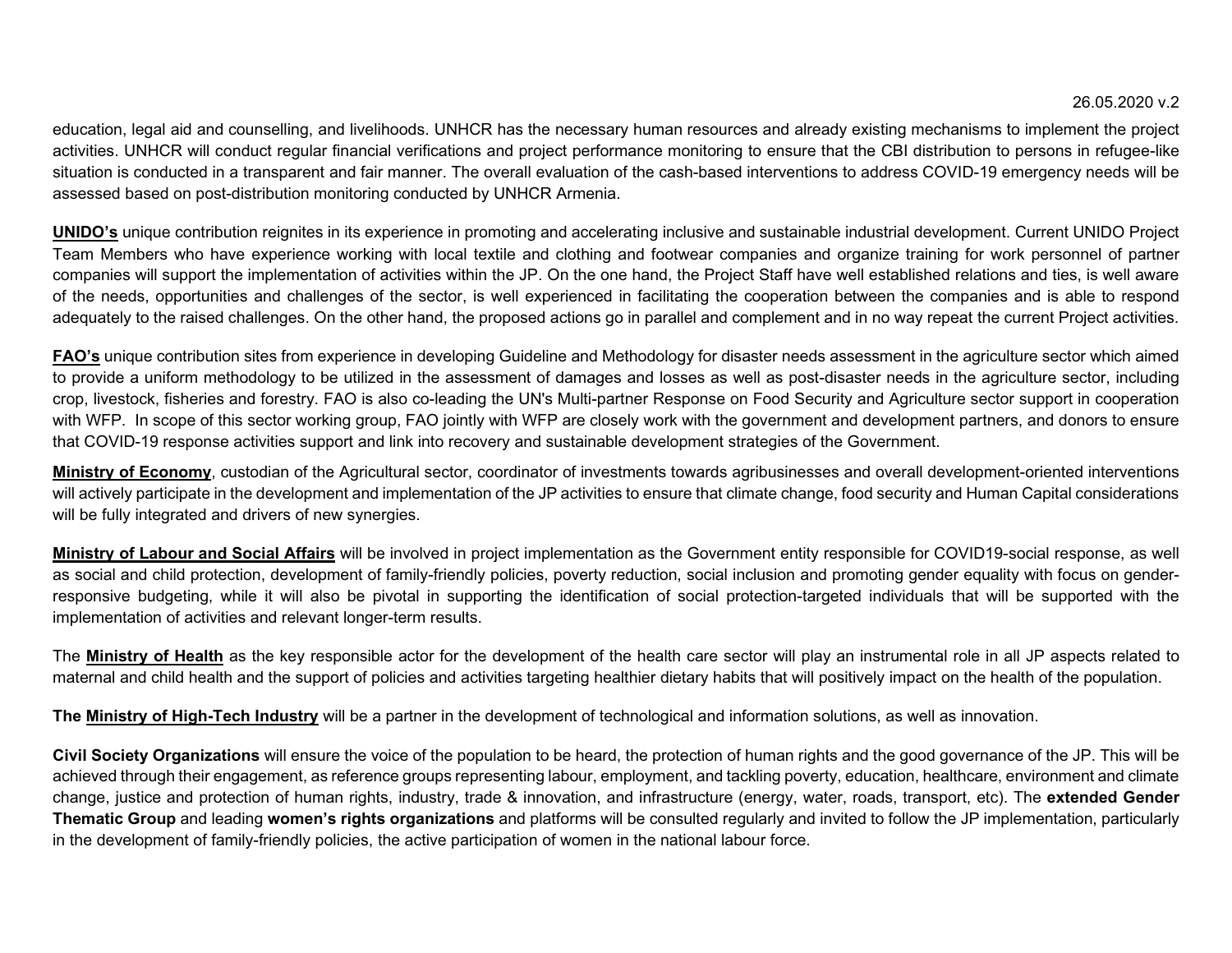The **national and international donor community** will play a key role in both the design of the JP as well as its operationalisation. IFIs will be engaged to support social and economic measures, including leveraging of finance.

# **Cover Page**

| <b>Contacts</b>              | <b>Resident Coordinator or Focal Point in his/her Office</b>                                                                                                                                                                                                                                                                                                                                                                                                                                              |
|------------------------------|-----------------------------------------------------------------------------------------------------------------------------------------------------------------------------------------------------------------------------------------------------------------------------------------------------------------------------------------------------------------------------------------------------------------------------------------------------------------------------------------------------------|
|                              | Name: Shombi Sharp                                                                                                                                                                                                                                                                                                                                                                                                                                                                                        |
|                              | Email: shombi.sharp@un.org                                                                                                                                                                                                                                                                                                                                                                                                                                                                                |
|                              | <b>Position: Resident Coordinator</b>                                                                                                                                                                                                                                                                                                                                                                                                                                                                     |
|                              | Other Email: shombi.sharp@one.un.org                                                                                                                                                                                                                                                                                                                                                                                                                                                                      |
|                              | Telephone: +374 91 423755                                                                                                                                                                                                                                                                                                                                                                                                                                                                                 |
|                              | Skype:                                                                                                                                                                                                                                                                                                                                                                                                                                                                                                    |
|                              |                                                                                                                                                                                                                                                                                                                                                                                                                                                                                                           |
| <b>Description</b>           | In support of the Government of Armenia's COVID-19 response, the UN proposes a joint project towards supporting the country's socio-economic recovery by<br>safeguarding people and their livelihoods through mitigation of the impact of the COVID-19 crisis and towards enhancing resilience, which allows Armenia to<br>achieve its development priorities under Agenda 2030. The project specifically addresses the needs of vulnerable populations and builds on the existing<br>economic structure. |
| <b>Universal Markers</b>     | Gender Marker: (bold the selected; pls select one only)                                                                                                                                                                                                                                                                                                                                                                                                                                                   |
|                              | a) Have gender equality and/or the empowerment of women and girls as the primary or principal objective.                                                                                                                                                                                                                                                                                                                                                                                                  |
|                              | b) Make a significant contribution to gender equality and/or the empowerment of women and girls;                                                                                                                                                                                                                                                                                                                                                                                                          |
|                              | c) Make a limited contribution or no contribution to gender equality and/or the empowerment of women and girls.                                                                                                                                                                                                                                                                                                                                                                                           |
|                              |                                                                                                                                                                                                                                                                                                                                                                                                                                                                                                           |
| <b>Fund Specific Markers</b> | Human Rights Based Approach to COVID19 Response (bold the selected): Yes/No                                                                                                                                                                                                                                                                                                                                                                                                                               |
|                              | Considered OHCHR guidance in proposal development UN OHCHR COVID19 Guidance                                                                                                                                                                                                                                                                                                                                                                                                                               |
|                              |                                                                                                                                                                                                                                                                                                                                                                                                                                                                                                           |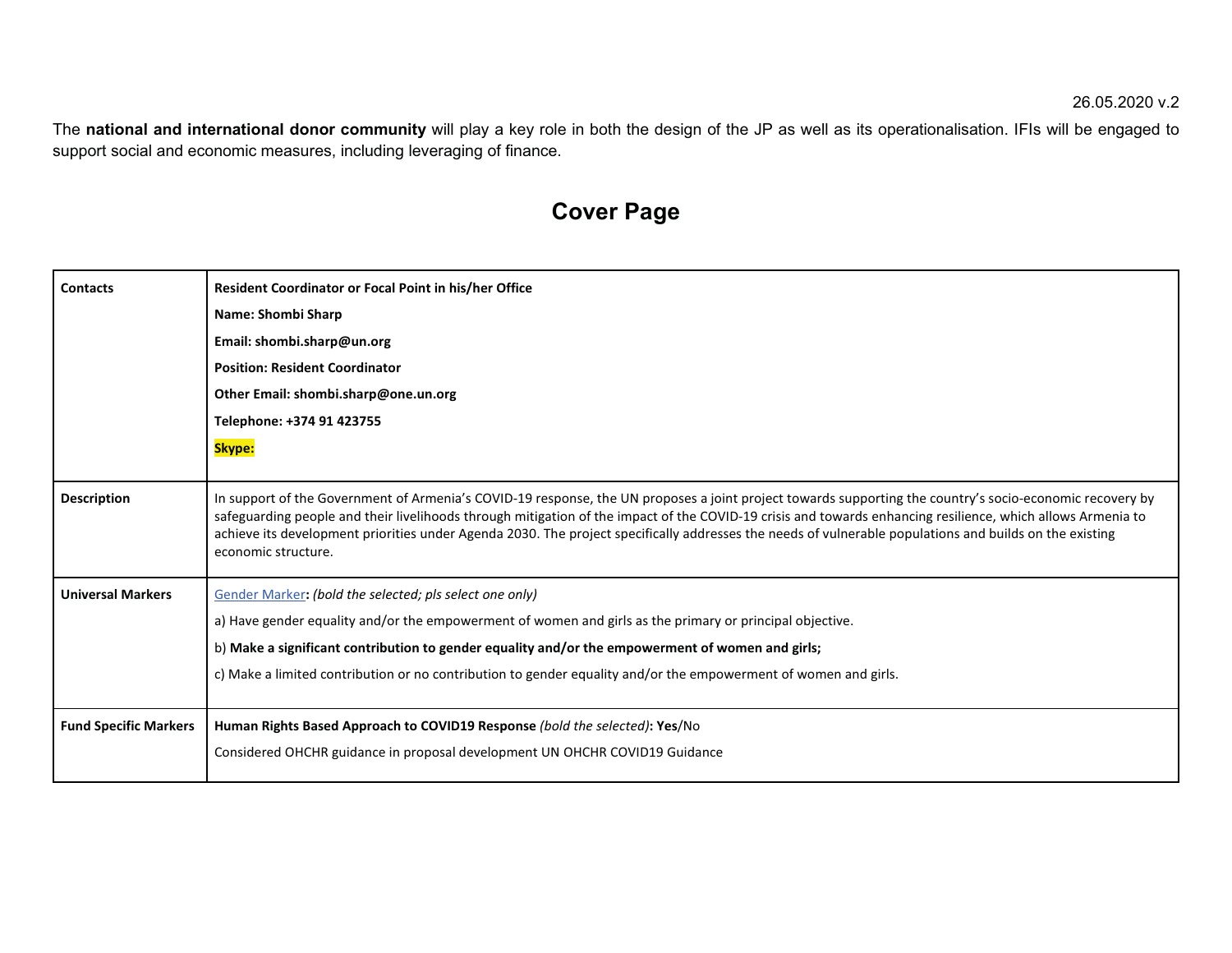|                                             | Fund Windows (bold the selected; pls select one only)<br>Window 1: Enable Governments and Communities to Tackle the Emergency<br>Window 2: Reduce Social Impact and Promote Economic Response |               |               |                 |  |  |  |  |
|---------------------------------------------|-----------------------------------------------------------------------------------------------------------------------------------------------------------------------------------------------|---------------|---------------|-----------------|--|--|--|--|
| <b>Geographical Scope</b>                   | <b>Regions:</b><br><b>Country: Armenia</b>                                                                                                                                                    |               |               |                 |  |  |  |  |
| <b>Recipient UN</b><br><b>Organizations</b> | UNDP, UNICEF, UNFPA, IOM                                                                                                                                                                      |               |               |                 |  |  |  |  |
| Implementing<br><b>Partners</b>             | <b>UNIDO, FAO and UNHCR</b>                                                                                                                                                                   |               |               |                 |  |  |  |  |
| Programme and<br><b>Project Cost</b>        | <b>Budget</b>                                                                                                                                                                                 | Agency        | <b>Amount</b> | <b>Comments</b> |  |  |  |  |
|                                             | <b>Budget Requested</b>                                                                                                                                                                       | <b>UNFPA</b>  | \$149,907     |                 |  |  |  |  |
|                                             | <b>Budget Requested</b>                                                                                                                                                                       | <b>UNDP</b>   | \$404,995     |                 |  |  |  |  |
|                                             | <b>Budget Requested</b>                                                                                                                                                                       | <b>UNICEF</b> | \$219,992     |                 |  |  |  |  |
|                                             | <b>Budget Requested</b>                                                                                                                                                                       | <b>IOM</b>    | \$224,786     |                 |  |  |  |  |
|                                             | <b>In-kind Contributions</b>                                                                                                                                                                  | n.a.          | n.a.          |                 |  |  |  |  |
|                                             | <b>Total</b>                                                                                                                                                                                  |               | \$999,680     |                 |  |  |  |  |
| <b>Comments</b>                             | n.a.                                                                                                                                                                                          |               |               |                 |  |  |  |  |
| <b>Programme Duration</b>                   | <b>Start Date: asap</b>                                                                                                                                                                       |               |               |                 |  |  |  |  |
|                                             | Duration (In months): 6                                                                                                                                                                       |               |               |                 |  |  |  |  |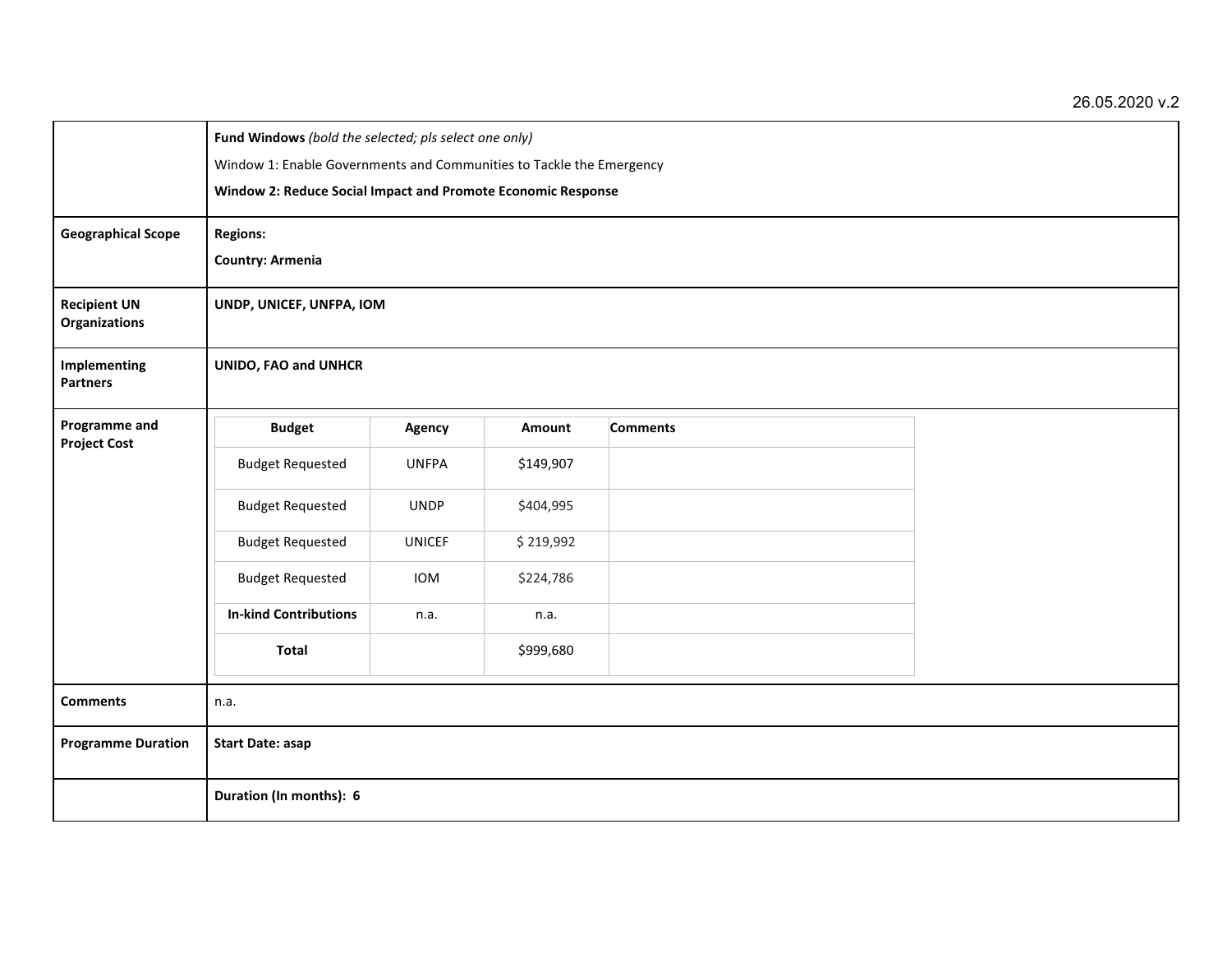| - - - -<br>2020 |       |  |  |
|-----------------|-------|--|--|
|                 |       |  |  |
|                 | mber: |  |  |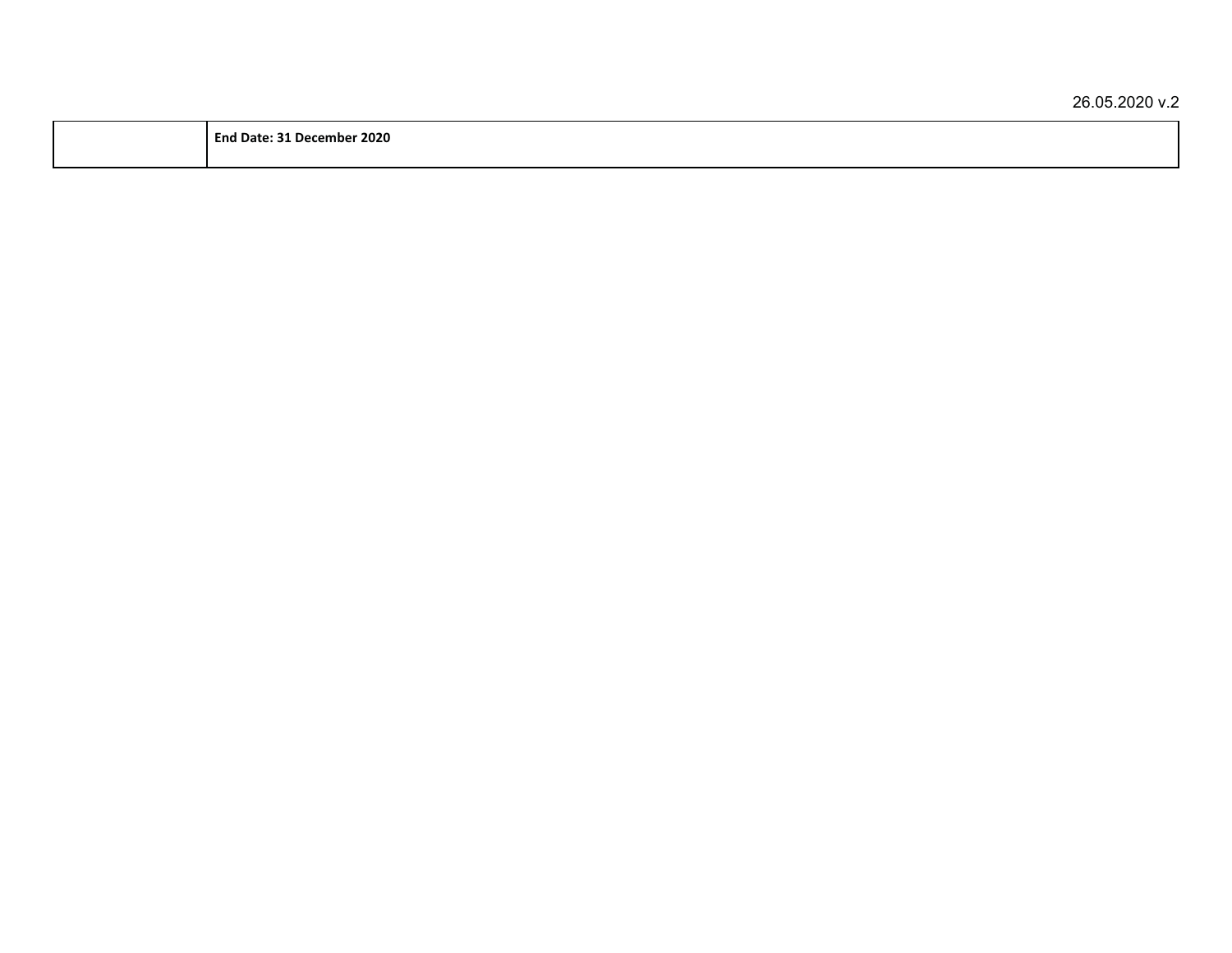## **Results Framework**

| <b>Window 2:</b><br><b>Proposal</b><br>outcome          | COVID-19 and Resilience in Armenia: Mitigating the Socio-Economic Impact on Vulnerable People and<br><b>Communities</b>                                                                                                                       |                                                                                                                                       |                                                                                                                                                                                  |                                                                                                                 |                                                         |  |  |
|---------------------------------------------------------|-----------------------------------------------------------------------------------------------------------------------------------------------------------------------------------------------------------------------------------------------|---------------------------------------------------------------------------------------------------------------------------------------|----------------------------------------------------------------------------------------------------------------------------------------------------------------------------------|-----------------------------------------------------------------------------------------------------------------|---------------------------------------------------------|--|--|
|                                                         | 2.1 The disproportionate socio-economic impact of the COVID-19 pandemic on the most vulnerable people and businesses in<br>Armenia is mitigated through access to adequate, inclusive and effective social and economic protection mechanisms | <b>USD</b>                                                                                                                            |                                                                                                                                                                                  |                                                                                                                 |                                                         |  |  |
|                                                         |                                                                                                                                                                                                                                               | <b>Baseline</b>                                                                                                                       | <b>Target</b>                                                                                                                                                                    | <b>Means of verification</b>                                                                                    | <b>Responsible Org</b>                                  |  |  |
| <b>Outcome</b><br>Indicator<br>[Max 2500<br>characters] | 2.1a Proportion of population covered by<br>COVID-19 social protection programmes, by<br>sex, age, vulnerability (related to SDG<br>indicator 1.3.1)                                                                                          | 309,951 beneficiaries<br>and 84,810 families for<br>social support;<br>486,434 families<br>beneficiaries for<br>gas/utility subsidies | At least 10% increase in<br>coverage of<br>beneficiaries and<br>families (with focus on<br>emerging vulnerable<br>groups outside of<br>ongoing Government<br>support programmes) | ARMSTAT database and<br>reports; GoA reports<br>(sectoral and over-<br>arching), project reports,<br>and others | Joint RUNOs, DPM's<br>office, line<br><b>Ministries</b> |  |  |
|                                                         | 2.1b Proportion of population covered by<br>COVID-19 economic assistance measures,<br>by sex, age, vulnerability                                                                                                                              | 29,543 beneficiaries <sup>8</sup>                                                                                                     | At least 10% increase<br>in coverage of<br>beneficiaries by<br>economic assistance<br>measures (focus on<br>emerging groups)                                                     | ArmStat, Government<br>and Ministry of Economy<br>reports, project reports                                      | Joint RUNOs, DPM's<br>office, line<br><b>Ministries</b> |  |  |

 $^8$  Source: https://www.primeminister.am/hy/interviews-and-press-conferences/item/2020/05/16/Nikol-Pashinyan-Press-Conference/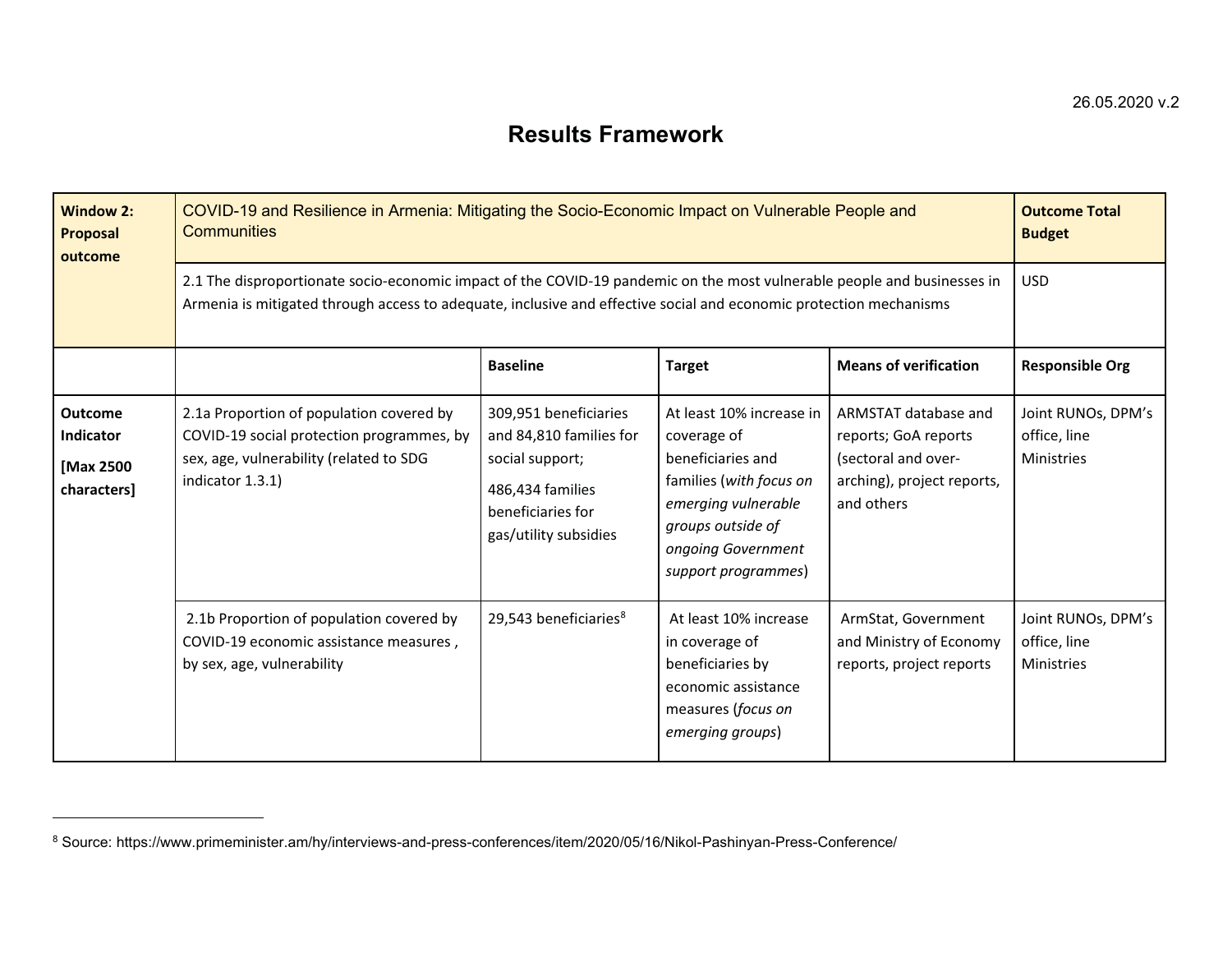| Proposal<br><b>Outputs</b>              | 2.1.1 Rights- and evidence-based social protection measures, particularly cash transfers and services, are upgraded and their coverage expanded to<br>minimize the exposure and vulnerability of disadvantaged groups to socio-economic impacts of COVID-19<br>2.2.1 Employment creation and entrepreneurship efforts are supported and promoted for disadvantaged persons and MSMEs, including through<br>improved access to financial and technical assistance and digital innovation |             |                                                                                                                                                    |                                                                                                   |                                                                                                                     |  |  |  |  |
|-----------------------------------------|-----------------------------------------------------------------------------------------------------------------------------------------------------------------------------------------------------------------------------------------------------------------------------------------------------------------------------------------------------------------------------------------------------------------------------------------------------------------------------------------|-------------|----------------------------------------------------------------------------------------------------------------------------------------------------|---------------------------------------------------------------------------------------------------|---------------------------------------------------------------------------------------------------------------------|--|--|--|--|
| Proposal<br>Output<br><b>Indicators</b> | 2.1.1a Number of HHs/persons receiving<br>direct cash transfers through JP response to<br>COVID-19 (disaggregated by age, sex,<br>vulnerability, location)                                                                                                                                                                                                                                                                                                                              | $\mathbf 0$ | 3,500 children with<br>disabilities;<br>220 HHs with persons<br>displaced from Syria<br>300 women and older<br>persons in vulnerable<br>situations | MoLSA reports, exchange<br>of letters with<br>Government partners,<br>agreements with<br>partners | UNICEF, IOM, and<br>UNFPA in<br>partnership with<br>UNHCR, MoLSA,<br>Ministry of Finance,<br><b>CSO<sub>s</sub></b> |  |  |  |  |
|                                         | 2.1.1b Number of HHs/persons benefiting<br>from new or additional social assistance<br>measures provided by governments to<br>respond to COVID-19 with JP support<br>(disaggregated by age, sex, vulnerability,<br>location, type (cash/services))                                                                                                                                                                                                                                      | $\mathbf 0$ | 7000 HHs/ 30,000<br>persons (from<br>emerging vulnerable<br>groups)                                                                                |                                                                                                   | UNDP, UNICEF and<br><b>UNFPA with Ministry</b><br>of Social Affairs                                                 |  |  |  |  |
|                                         | 2.1.1.c Number of social service workforce<br>professionals/allied professionals who<br>benefitted from capacity development<br>activities (disaggregated by age and sex)                                                                                                                                                                                                                                                                                                               | $\mathbf 0$ | 500 professionals                                                                                                                                  | MoLSA reports,<br>agreements with<br>partners, training<br>materials                              | UNICEF, UNDP with<br>MoLSA, social<br>service workforce,<br><b>CSO<sub>s</sub></b>                                  |  |  |  |  |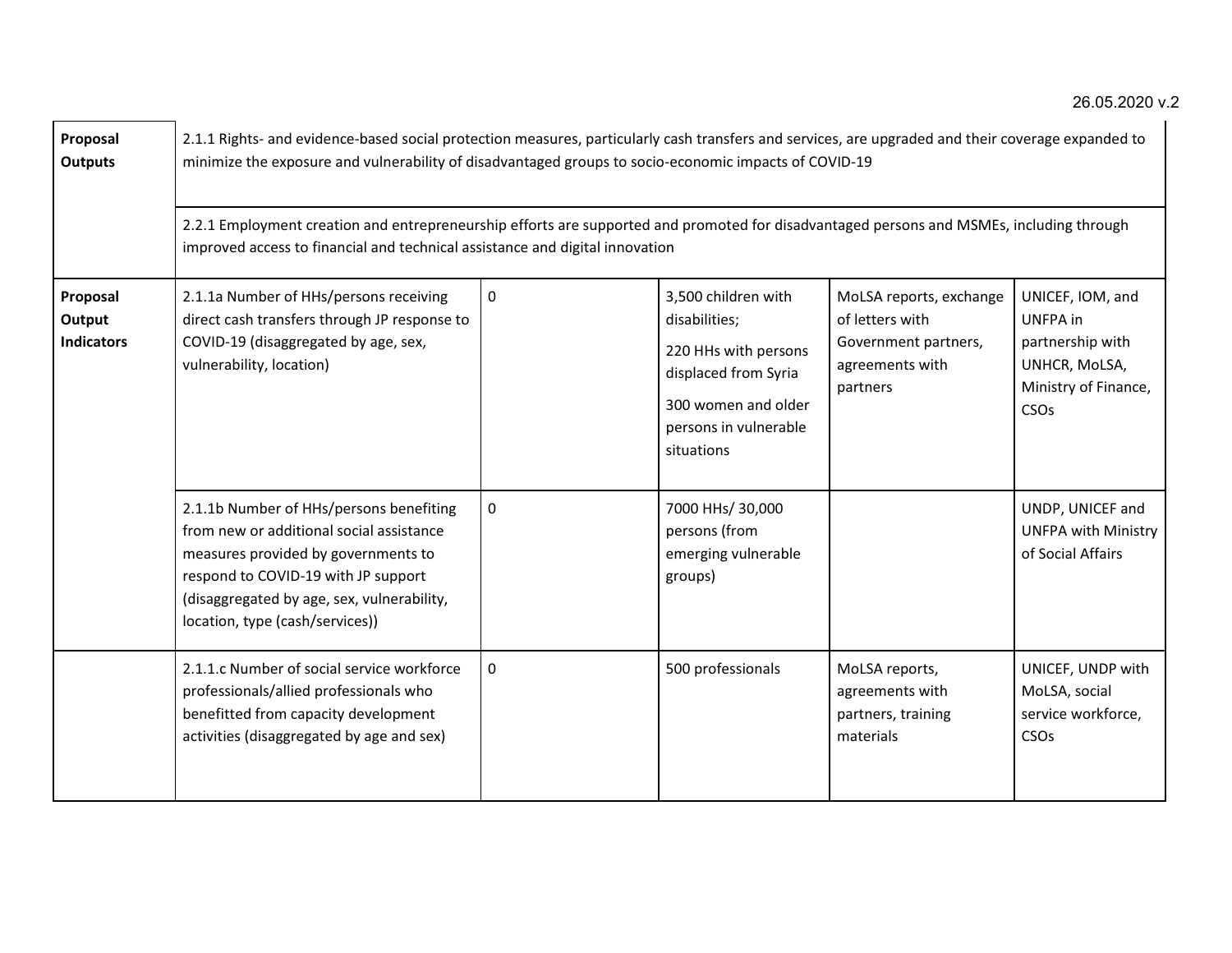| 2.1.1.d MoLSA procedures for collecting and<br>analyzing COVID-19 related and LNOB<br>(disaggregated by age, sex, vulnerability,<br>location) data are developed.                       | Few procedures in place,<br>but data not<br>synchronized and not<br>comparable | Procedures in place,<br>allowing for<br>disaggregated data<br>analysis, comparability<br>and forecasting | ToR for technical<br>assistance team, LNOB<br>data                         | UNDP, UNICEF and<br>UNFPA, in<br>partnership the<br>MoLSA, MoH,<br>Ministry of High-<br>Tech Industry,<br>ArmStat |
|-----------------------------------------------------------------------------------------------------------------------------------------------------------------------------------------|--------------------------------------------------------------------------------|----------------------------------------------------------------------------------------------------------|----------------------------------------------------------------------------|-------------------------------------------------------------------------------------------------------------------|
| 2.2.1a Number of female headed/male<br>headed HHs/persons benefiting from<br>economic support packages through JP<br>response (disaggregated by age, sex,<br>vulnerability, location)   | 0                                                                              | 50 HHs with seasonal<br>labour migrants<br>100 women and elderly<br>persons in vulnerable<br>situations  | Data from local<br>communities,<br><b>Project Reports</b>                  | IOM, UNFPA in<br>partnership with<br>MoLSA, Migration<br>Office, Ministry of<br>Finance                           |
| 2.2.1b Number of businesses/ persons<br>benefiting from financial and technical<br>assistance through the JP (data collected<br>disaggregated by age and sex)                           | $\mathbf{0}$                                                                   | 10 industrial<br>companies, including<br>2000 employees<br>100 MSMEs                                     | MoE reports; Data from<br>the beneficiary<br>companies;<br>Project reports | UNDP in partnership<br>with UNIDO and the<br>Ministry of<br>Economy, SMEs in<br>the light industry<br>sector      |
| 2.2.1.c Number of forecasting scenarios<br>developed in agricultural sector for<br>improved COVID-19 response planning and<br>targeting (beneficiaries disaggregated by<br>age and sex) | $\pmb{0}$                                                                      | 3 forecasting scenarios                                                                                  | MoE reports, Project<br>reports                                            | UNDP in partnership<br>with FAO, Ministry<br>of Economy                                                           |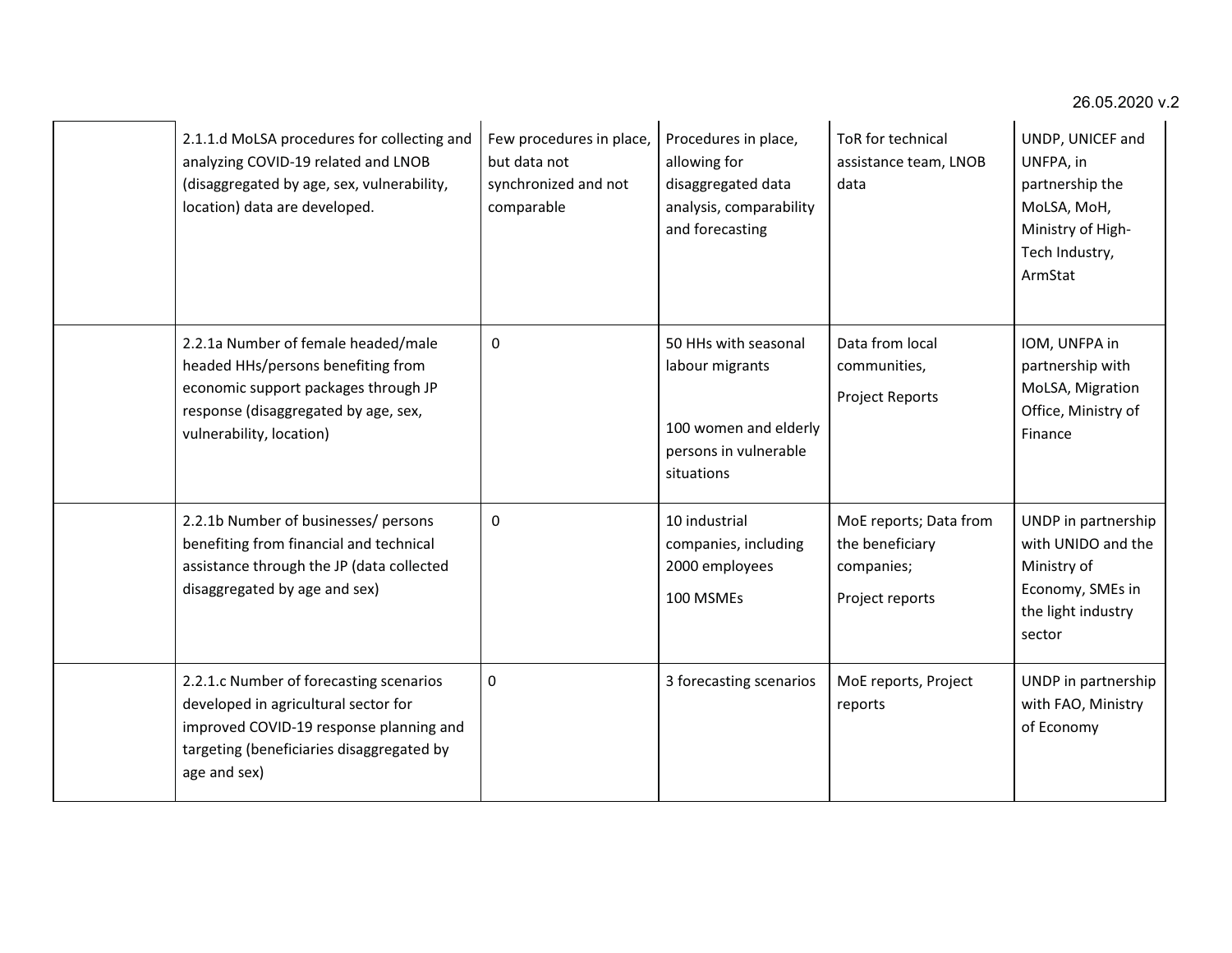# **SDG Targets and Indicators**

|                                                        | Sustainable Development Goals (SDGs) [select max 3 goals]                                                                  |                                                                                                                                                                                           |                                                                                                                                      |                                               |  |  |  |
|--------------------------------------------------------|----------------------------------------------------------------------------------------------------------------------------|-------------------------------------------------------------------------------------------------------------------------------------------------------------------------------------------|--------------------------------------------------------------------------------------------------------------------------------------|-----------------------------------------------|--|--|--|
| $\boxtimes$                                            | SDG 1 (No poverty)                                                                                                         | SDG 9 (Industry, Innovation and Infrastructure)                                                                                                                                           |                                                                                                                                      |                                               |  |  |  |
|                                                        | SDG 2 (Zero hunger)                                                                                                        | $\boxtimes$                                                                                                                                                                               | SDG 10 (Reduced Inequalities)                                                                                                        |                                               |  |  |  |
|                                                        | SDG 3 (Good health & well-being)                                                                                           |                                                                                                                                                                                           | SDG 11 (Sustainable Cities & Communities)                                                                                            |                                               |  |  |  |
|                                                        | SDG 4 (Quality education)                                                                                                  |                                                                                                                                                                                           | SDG 12 (Responsible Consumption & Production)                                                                                        |                                               |  |  |  |
| $\overline{\phantom{a}}$                               | SDG 5 (Gender equality)                                                                                                    |                                                                                                                                                                                           | SDG 13 (Climate action)                                                                                                              |                                               |  |  |  |
| └                                                      | SDG 6 (Clean water and sanitation)                                                                                         |                                                                                                                                                                                           | SDG 14 (Life below water)                                                                                                            |                                               |  |  |  |
| $\Box$                                                 | SDG 7 (Sustainable energy)                                                                                                 | SDG 15 (Life on land)                                                                                                                                                                     |                                                                                                                                      |                                               |  |  |  |
| $\boxtimes$                                            | SDG 8 (Decent work & Economic Growth)                                                                                      | SDG 16 (Peace, justice & strong institutions)                                                                                                                                             |                                                                                                                                      |                                               |  |  |  |
|                                                        |                                                                                                                            | SDG 17 (Partnerships for the Goals)                                                                                                                                                       |                                                                                                                                      |                                               |  |  |  |
|                                                        | Relevant SDG Targets and Indicators<br>[Depending on the selected SDG please indicate the relevant target and indicators.] |                                                                                                                                                                                           |                                                                                                                                      |                                               |  |  |  |
| <b>Target</b>                                          |                                                                                                                            |                                                                                                                                                                                           | Indicator # and Description                                                                                                          | <b>Estimated %</b><br><b>Budget allocated</b> |  |  |  |
|                                                        | 1.2 By 2030, reduce at least by half the proportion of men,                                                                |                                                                                                                                                                                           | 1.2.1 Proportion of population living below the national poverty line, by sex and age                                                |                                               |  |  |  |
|                                                        | women and children of all ages living in poverty in all its<br>dimensions according to national definitions                |                                                                                                                                                                                           | 1.2.2 Proportion of men, women and children of all ages living in poverty in all its<br>dimensions according to national definitions | 20 per cent                                   |  |  |  |
| 1.3 Implement nationally appropriate social protection |                                                                                                                            |                                                                                                                                                                                           | 1.3.1 Proportion of population covered by social protection floors/systems, by sex,                                                  |                                               |  |  |  |
|                                                        | systems and measures for all, including floors, and by 2030<br>achieve substantial coverage of the poor and the vulnerable | distinguishing children, unemployed persons, older persons, persons with<br>30 per cent<br>disabilities, pregnant women, newborns, work-injury victims and the poor and the<br>vulnerable |                                                                                                                                      |                                               |  |  |  |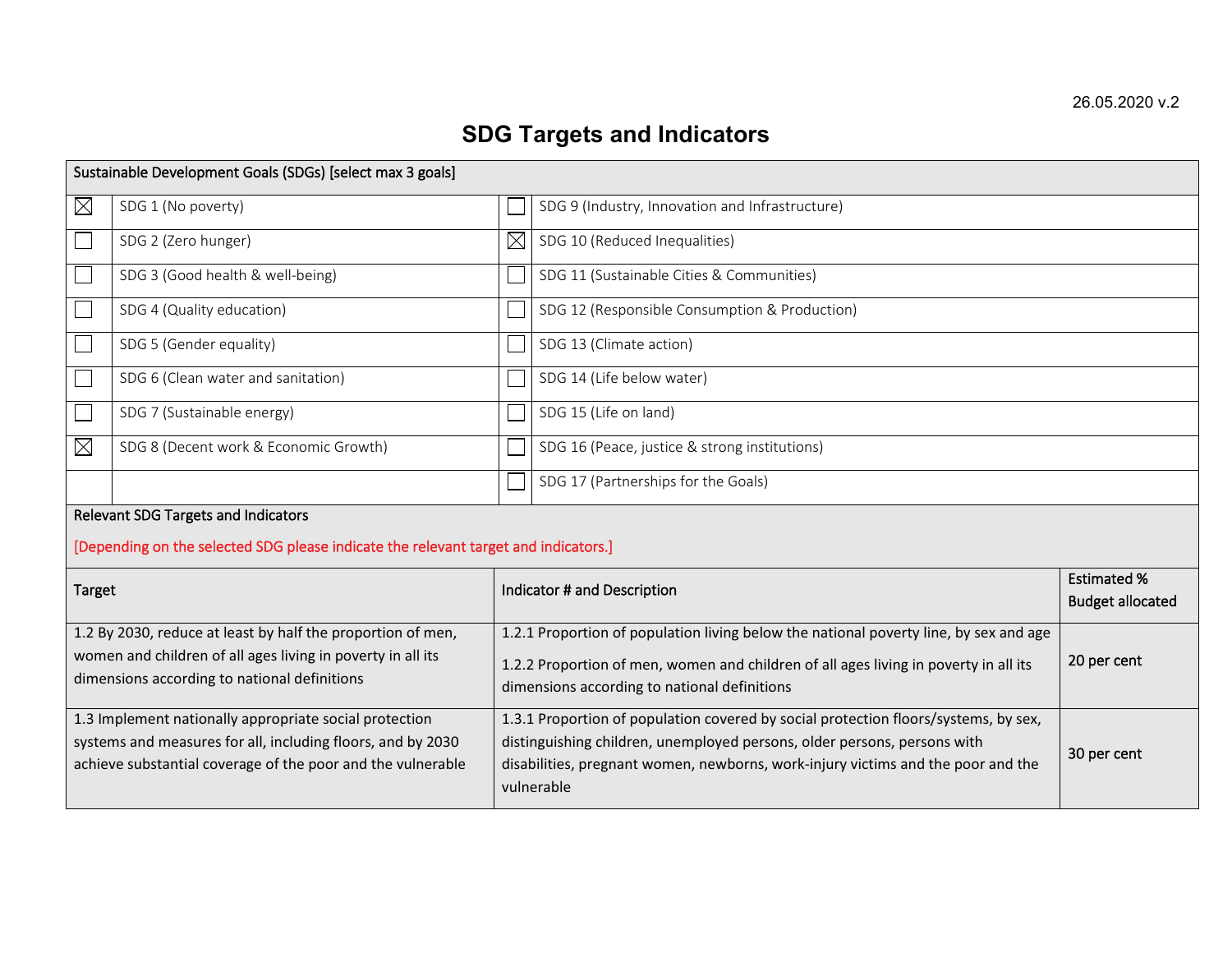| 1.5 By 2030, build the resilience of the poor and those in<br>vulnerable situations and reduce their exposure and<br>vulnerability to climate-related extreme events and other<br>economic, social and environmental shocks and disasters | 1.5.1 Number of deaths, missing persons and persons affected by disaster per<br>100,000 people<br>1.5.2 Direct disaster economic loss in relation to global gross domestic product<br>(GDP) | 10 per cent |
|-------------------------------------------------------------------------------------------------------------------------------------------------------------------------------------------------------------------------------------------|---------------------------------------------------------------------------------------------------------------------------------------------------------------------------------------------|-------------|
| 8.5 By 2030, achieve full and productive employment and<br>decent work for all women and men, including for young<br>people and persons with disabilities, and equal pay for work of<br>equal value                                       | 8.5.1 Average hourly earnings of female and male employees, by occupation, age<br>and persons with disabilities<br>8.5.2 Unemployment rate, by sex, age and persons with disabilities       | 30 per cent |
| 10.4 Adopt policies, especially fiscal, wage and social<br>protection policies, and progressively achieve greater equality                                                                                                                | 10.4.1 Labour share of GDP, comprising wages and social protection transfers                                                                                                                | 10 per cent |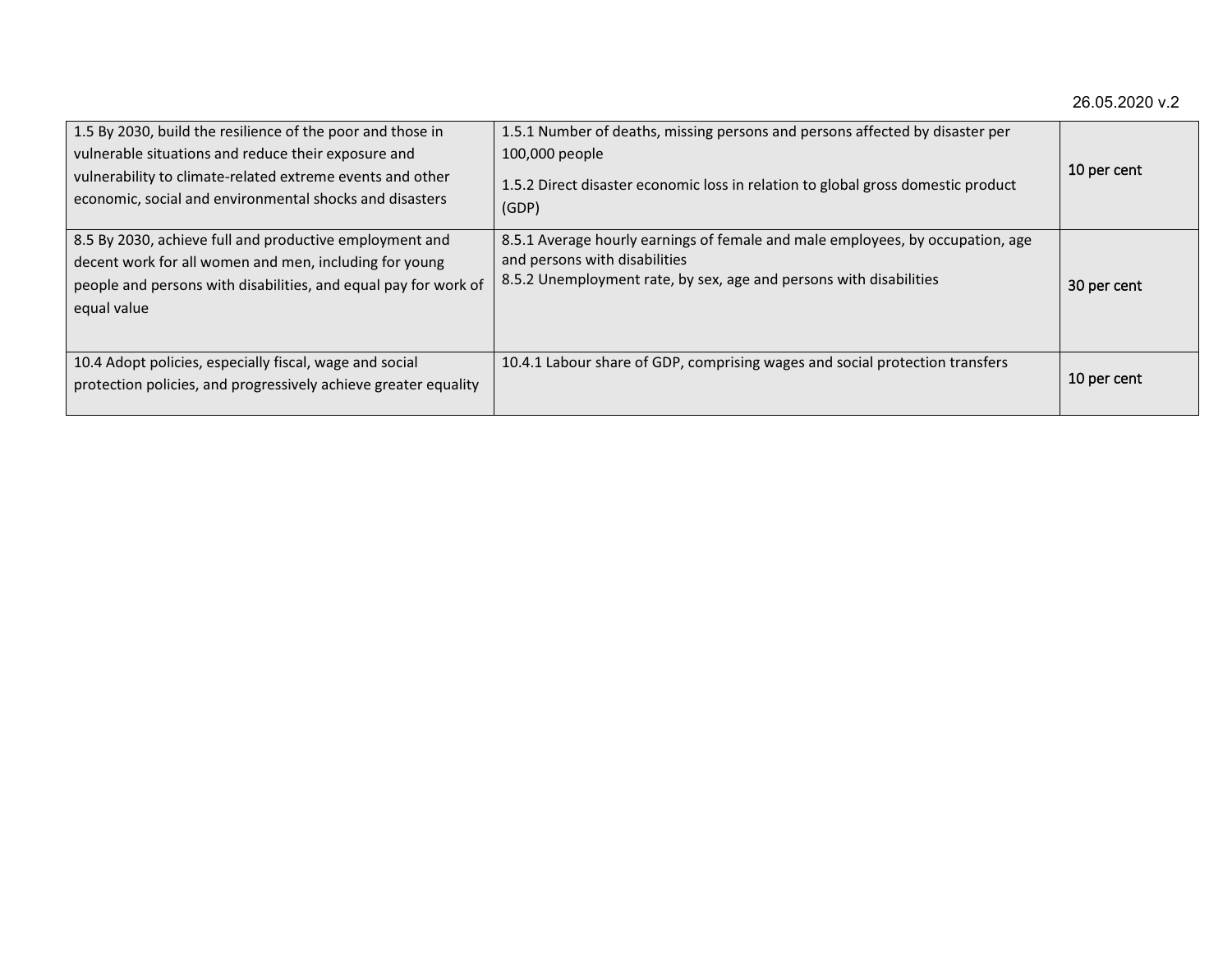**Risk**

| Event                                                                                              | <b>Categories</b>                                                                        | Level                                         | Likelihood                                                                                                                       | Impact                                                                           | <b>Mitigating Measures</b>                                                                                                                                                                                                                          | <b>Risk Owner</b> |
|----------------------------------------------------------------------------------------------------|------------------------------------------------------------------------------------------|-----------------------------------------------|----------------------------------------------------------------------------------------------------------------------------------|----------------------------------------------------------------------------------|-----------------------------------------------------------------------------------------------------------------------------------------------------------------------------------------------------------------------------------------------------|-------------------|
|                                                                                                    | Financial<br>Operational<br>Organizational<br>Political (regulatory<br>and/or strategic) | 3 - Very High<br>2 - Medium High<br>$1 - Low$ | $6$ – Expected<br>5 - Highly Likely<br>$4$ – Likely<br>3 - Moderate<br>2 - Low Likelihood<br>1- Not Likely<br>0 - Not Applicable | 5 - Extreme<br>$4 -$ Major<br>3 - Moderate<br>$2 -$ Minor<br>$1$ – Insignificant | (List the specific mitigation measures)                                                                                                                                                                                                             |                   |
| Risk1: Lack of<br>coordination amongst<br>government agencies                                      | Political                                                                                | $\overline{2}$                                | $\overline{4}$                                                                                                                   | 4                                                                                | Enhanced dialogue and<br>engagement with relevant<br>government stakeholders<br>Provision of additional<br>coordination support                                                                                                                     | UN RCO            |
| Risk 2: COVID-19<br>pandemic<br>continuation<br>impacting project<br>implementation                | Operational /<br>organizational                                                          | $\overline{2}$                                | $\overline{3}$                                                                                                                   | $\overline{4}$                                                                   | · Introduce digital and alternative<br>non-digital tools for planning and<br>activity delivery<br>Develop foresight models for<br>COVID-19 pandemic continuation<br>Provide staff with PPEs<br>· Limit travel to affected regions of<br>the country | <b>RUNOs</b>      |
| Risk 3: Lack of reliable<br>and ready to use data<br>for implementation,<br>causing project delays | Operational                                                                              | $\overline{2}$                                | $\overline{3}$                                                                                                                   | 4                                                                                | · Identification of data gaps<br>Support data collection and<br>analysis efforts<br>RUNOs identification of<br>vulnerable groups                                                                                                                    | <b>RUNOs</b>      |